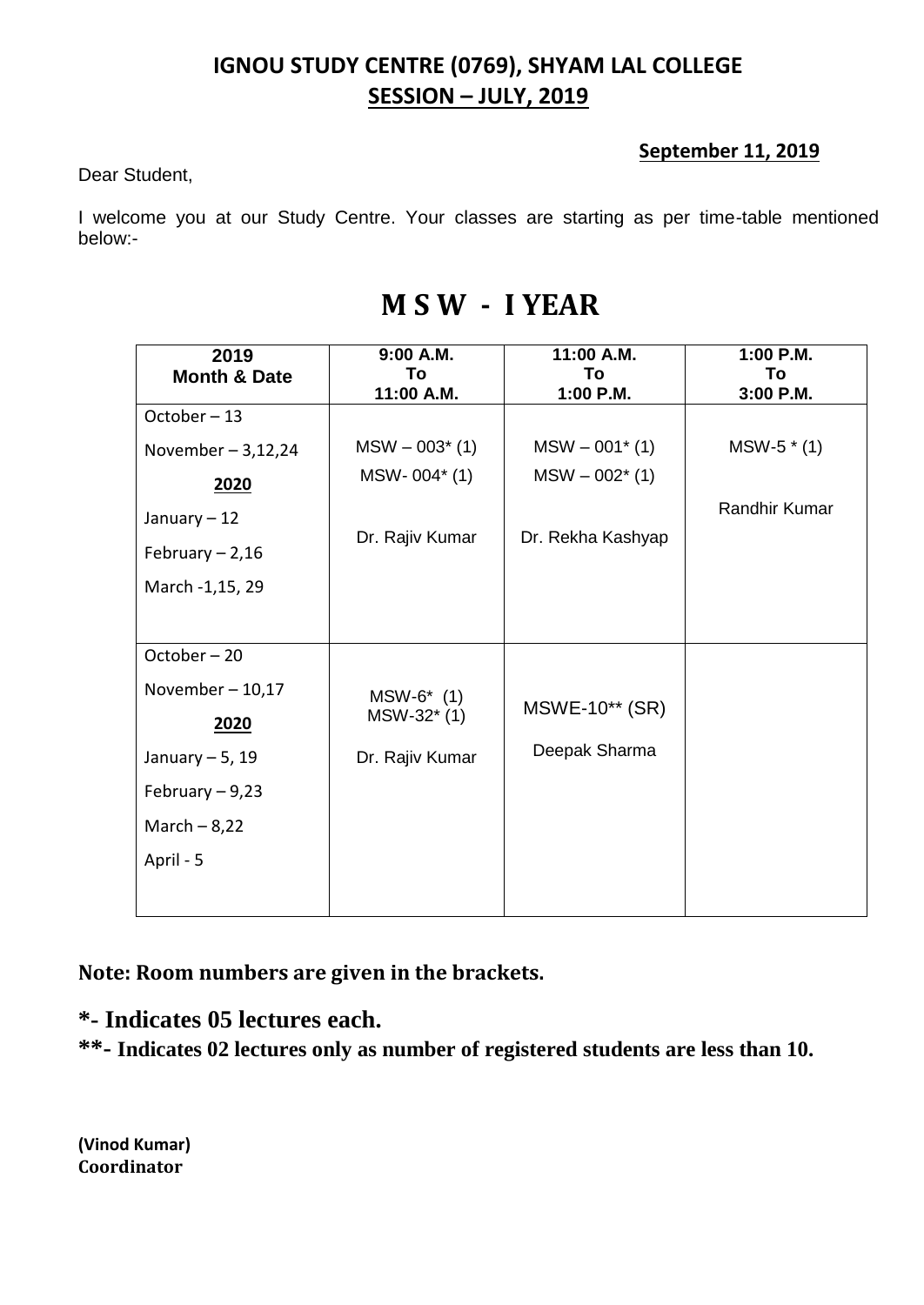#### **September 11, 2019**

Dear Student,

I welcome you at our Study Centre. Your classes are starting as per time-table mentioned below:-

## **M S W - II YEAR**

| 2019                    | 9.00 A.M.                    | 11:00 A.M.      | $1:00$ P.M.     |
|-------------------------|------------------------------|-----------------|-----------------|
| <b>Month &amp; Date</b> | T <sub>0</sub><br>11:00 A.M. | To<br>1:00 P.M. | To<br>3:00 P.M. |
| October-13              |                              |                 |                 |
| November $-3,12,24$     | $MSWE-1*(2)$                 | $MSWE - 3*(4)$  |                 |
| 2020                    | $MSWE-2*(2)$                 |                 |                 |
| January $-12$           | Ms. Rekha Kashyap            | Dr. Rajiv Kumar |                 |
| February $-2,16$        |                              |                 |                 |
| March -1,15, 29         |                              |                 |                 |
|                         |                              |                 |                 |
| October-20              |                              |                 |                 |
| November $-10,17$       | MSW-8 * (20)                 | MSW-7* (20)     | MSW-10** (SR)   |
| 2020                    | Mr. Deepak Sharma            | $MSW - 9*(2)$   | Ms. Tanu        |
| January $-5$ , 19       |                              | Ms. Tanu        |                 |
| February $-9,23$        |                              |                 |                 |
| March $-8,22$           |                              |                 |                 |
| April $-5$              |                              |                 |                 |

**Note: Room numbers are given in the brackets.**

**\*- Indicates 05 lectures each. \*\*- Indicates 02 lectures only.**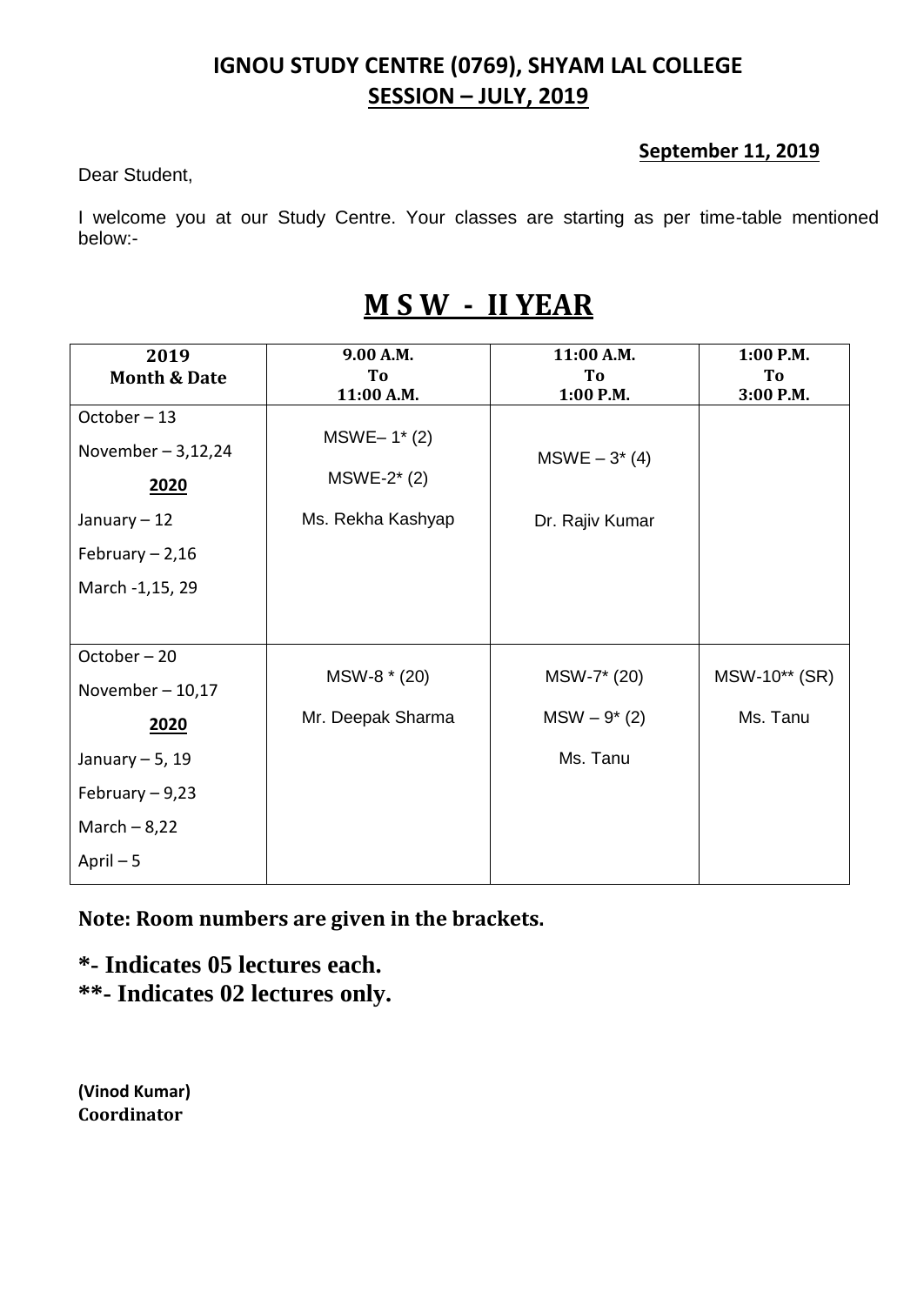#### **September 11, 2019**

Dear Student,

I welcome you at our Study Centre. Your classes are starting as per time-table mentioned below:-

# **MSO - I YEAR**

| 2019                    | 9.00 A.M.        | 11.00 A.M.      | 1.00 P.M.        | 3.00 P.M.      |
|-------------------------|------------------|-----------------|------------------|----------------|
| <b>Month &amp; Date</b> | To<br>11.00 A.M. | To<br>1.00 P.M. | To               | To             |
| October-13              |                  |                 | 3.00 P.M.        | 5.00 P.M.      |
| November $-3,12,24$     |                  |                 | MSO-1 (28)       | MSO-3 (28)     |
| 2020                    |                  |                 |                  |                |
| January - 12            |                  |                 | Ms. Sangeeta     | Dr. Pankaj Das |
| February $-2,16$        |                  |                 | Sahare           |                |
| March -1,15, 29         |                  |                 |                  |                |
|                         |                  |                 |                  |                |
| October-20              |                  |                 |                  |                |
| November $-10,17$       |                  |                 | $MSO - 4(28)$    | $MSO - 2(28)$  |
| 2020                    |                  |                 |                  |                |
| January $-5$ , 19       |                  |                 | Mr. Prateek Jain | Dr. Pankaj Das |
| February $-9,23$        |                  |                 |                  |                |
| March $-8,22$           |                  |                 |                  |                |
| April $-5$              |                  |                 |                  |                |

**Note: Room numbers are given in the brackets.**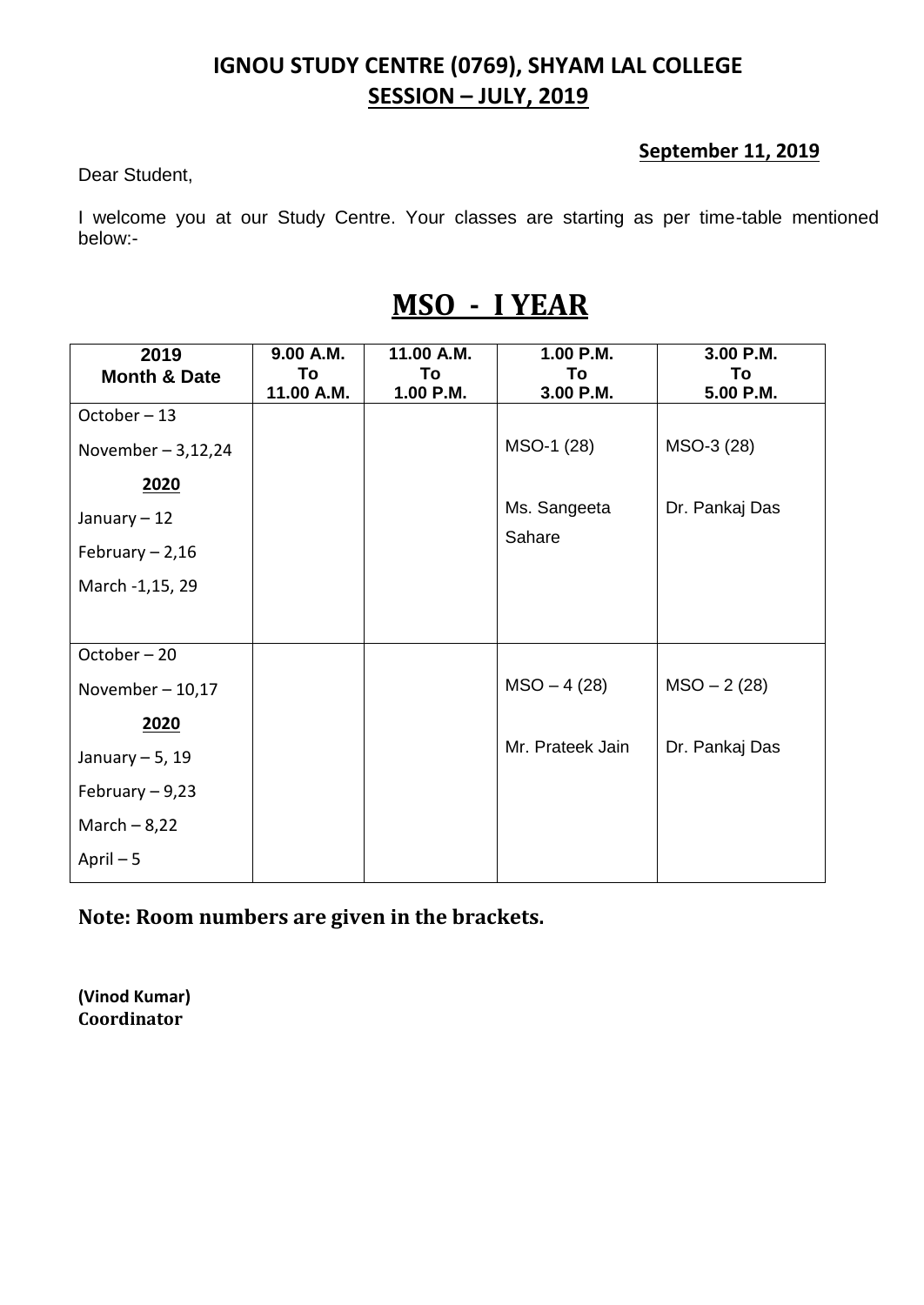#### **September 11, 2019**

Dear Student,

I welcome you at our Study Centre. Your classes are starting as per time-table mentioned below:-

# **M S O - II YEAR**

| 2019                    | 9.00 A.M.   | 11.00 A.M.      | 1.00 P.M.      | 3.00 P.M.       |
|-------------------------|-------------|-----------------|----------------|-----------------|
| <b>Month &amp; Date</b> | To          | To              | To             | To              |
|                         | 11.00 A.M.  | 1.00 P.M.       | 3.00 P.M.      | 5.00 P.M.       |
| October-13              |             |                 |                |                 |
| November $-3,12,24$     |             | $MPS - 3(18)$   | $MSOE - 3(18)$ | $MSOE - 2(18)$  |
| 2020                    |             |                 |                | Ms. Pooja Yadav |
| January - 12            |             | Dr. Anil Thakur | Dr. Pankaj Das |                 |
| February $-2,16$        |             |                 |                |                 |
| March -1,15, 29         |             |                 |                |                 |
|                         |             |                 |                |                 |
| October-20              |             |                 |                |                 |
| November $-10,17$       | MPA-16 (18) | MSOE-4 (18)     | MSOE-1 (18)    |                 |
| 2020                    |             |                 |                |                 |
| January $-5$ , 19       | Mr. Shyam   | Ms. Sangeeta    | Dr. Pankaj Das |                 |
| February $-9,23$        | Kumar       | Sahare          |                |                 |
| March $-8,22$           |             |                 |                |                 |
| April $-5$              |             |                 |                |                 |

**Note: Room numbers are given in the brackets.**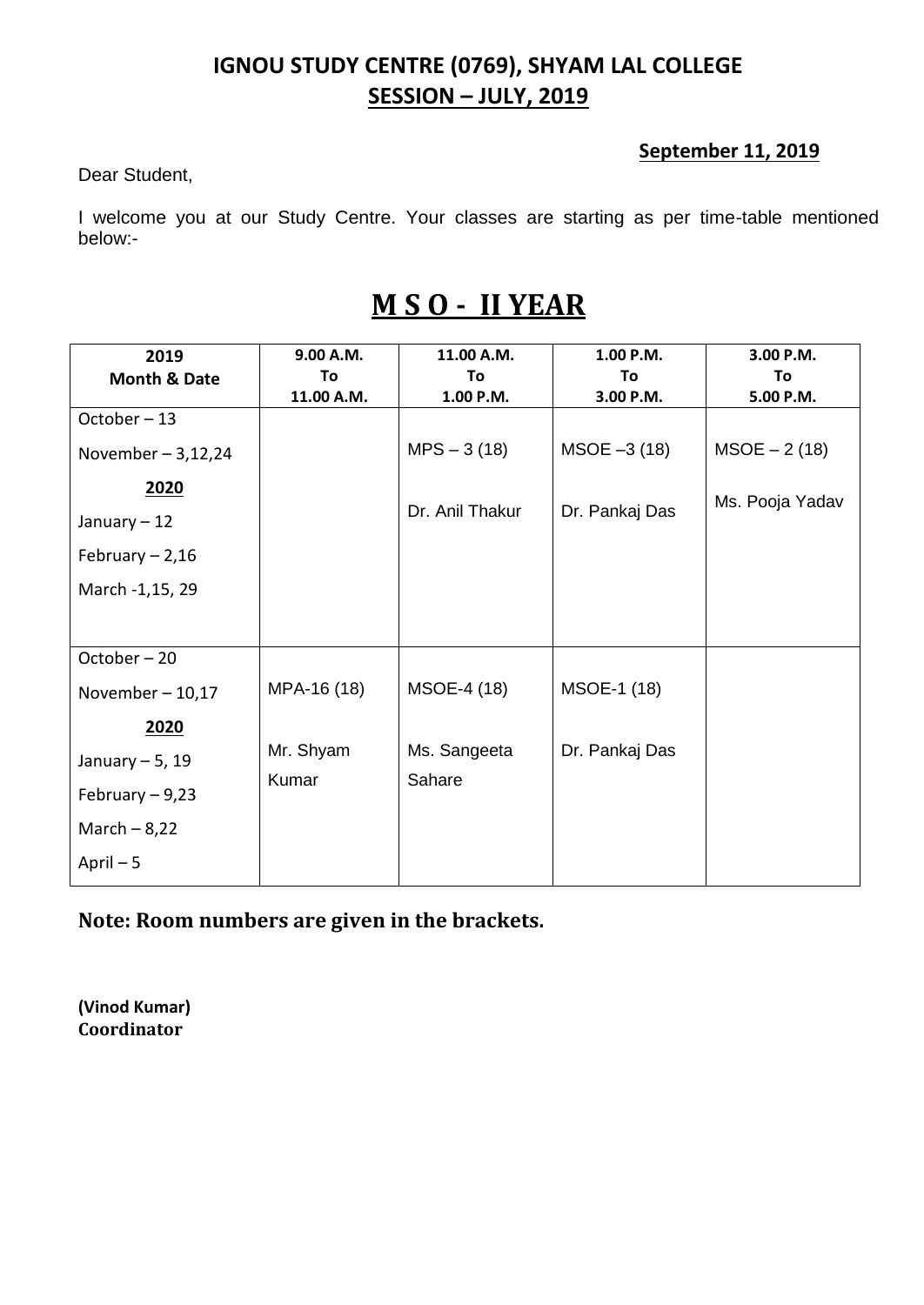#### **September 11, 2019**

Dear Student,

I welcome you at our Study Centre. Your classes are starting as per time-table mentioned below:-

## **M.COM. - I YEAR / PGDIBO**

| 2019                    | 9.00 A.M.   | 11.00 A.M.   | 1.00 P.M.   | 3.00 P.M.    |
|-------------------------|-------------|--------------|-------------|--------------|
| <b>Month &amp; Date</b> | To          | To           | To          | To           |
|                         | 11.00 A.M.  | 1.00 P.M.    | 3.00 P.M.   | 5.00 P.M.    |
| October-13              |             |              |             |              |
| November $-3,12,24$     |             | IBO-5 (20)   | IBO- 3 (20) | IBO-6 (20)   |
| 2020                    |             |              |             |              |
| January - 12            |             | J.S. Chauhan | Pawan Adewa | Jasvir Singh |
| February $-2,16$        |             |              |             |              |
| March -1                |             |              |             |              |
|                         |             |              |             |              |
| October-20              |             |              |             |              |
| November $-10,17$       | IBO-2 (19)  | IBO-4 (19)   | IBO-1 (19)  |              |
| 2020                    | Vinod Nehra |              |             |              |
| January $-5$ , 19       |             | J.S. Chauhan | Pawan Adewa |              |
| February $-9,23$        |             |              |             |              |
| March $-8$              |             |              |             |              |

**Note: Room numbers are given in the brackets.**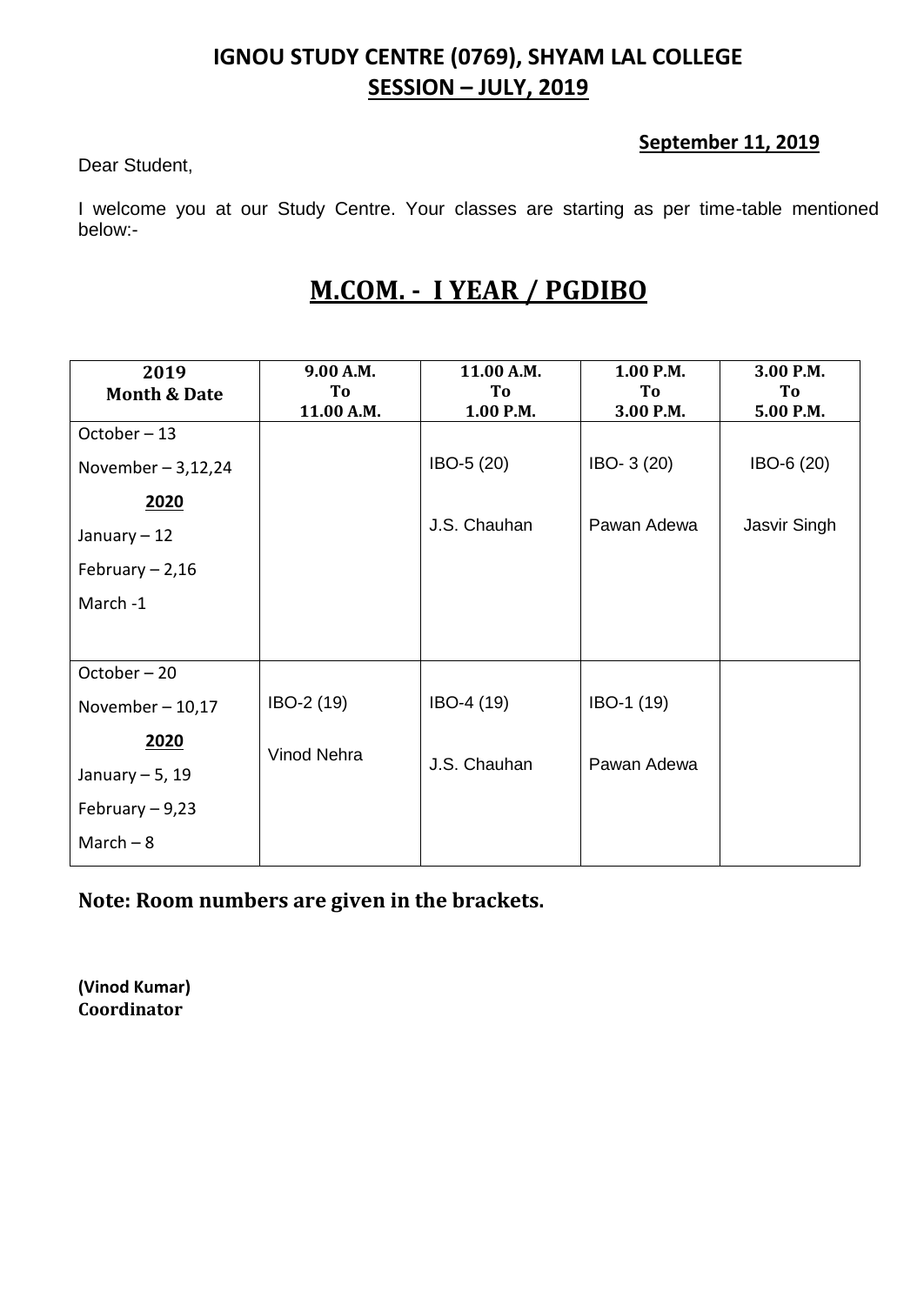#### **September 11, 2019**

Dear Student,

I welcome you at our Study Centre. Your classes are starting as per time-table mentioned below:-

# **MCO - II YEAR**

| 2019                    | 9.00 A.M.       | 11.00 A.M.    | 1.00 P.M.          | 3.00 P.M. |
|-------------------------|-----------------|---------------|--------------------|-----------|
| <b>Month &amp; Date</b> | To              | To            | To                 | To        |
|                         | 11.00 A.M.      | 1.00 P.M.     | 3.00 P.M.          | 5.00 P.M. |
| October-13              |                 |               |                    |           |
| November $-3,12,24$     | $MCO - 1$ (21)  | $MCO - 6(21)$ | $MCO - 5(23)$      |           |
| 2020                    |                 |               |                    |           |
| January $-12$           | Dr. Vinod Nehra | Mast Ram      | Dr. Jasvir Singh   |           |
| February $-2,16$        |                 |               |                    |           |
| March -1                |                 |               |                    |           |
|                         |                 |               |                    |           |
| October-20              |                 |               |                    |           |
| November $-10,17$       | $MCO - 3(16)$   | $MCO - 7(16)$ | $MCO - 4(16)$      |           |
| 2020                    |                 |               |                    |           |
| January $-5$ , 19       | Ms. Shilpi Jain | Mr. Mast Ram  | Mr. S.B. Mukherjee |           |
| February $-9,23$        |                 |               |                    |           |
| March $-8$              |                 |               |                    |           |

**Note: Room numbers are given in the brackets.**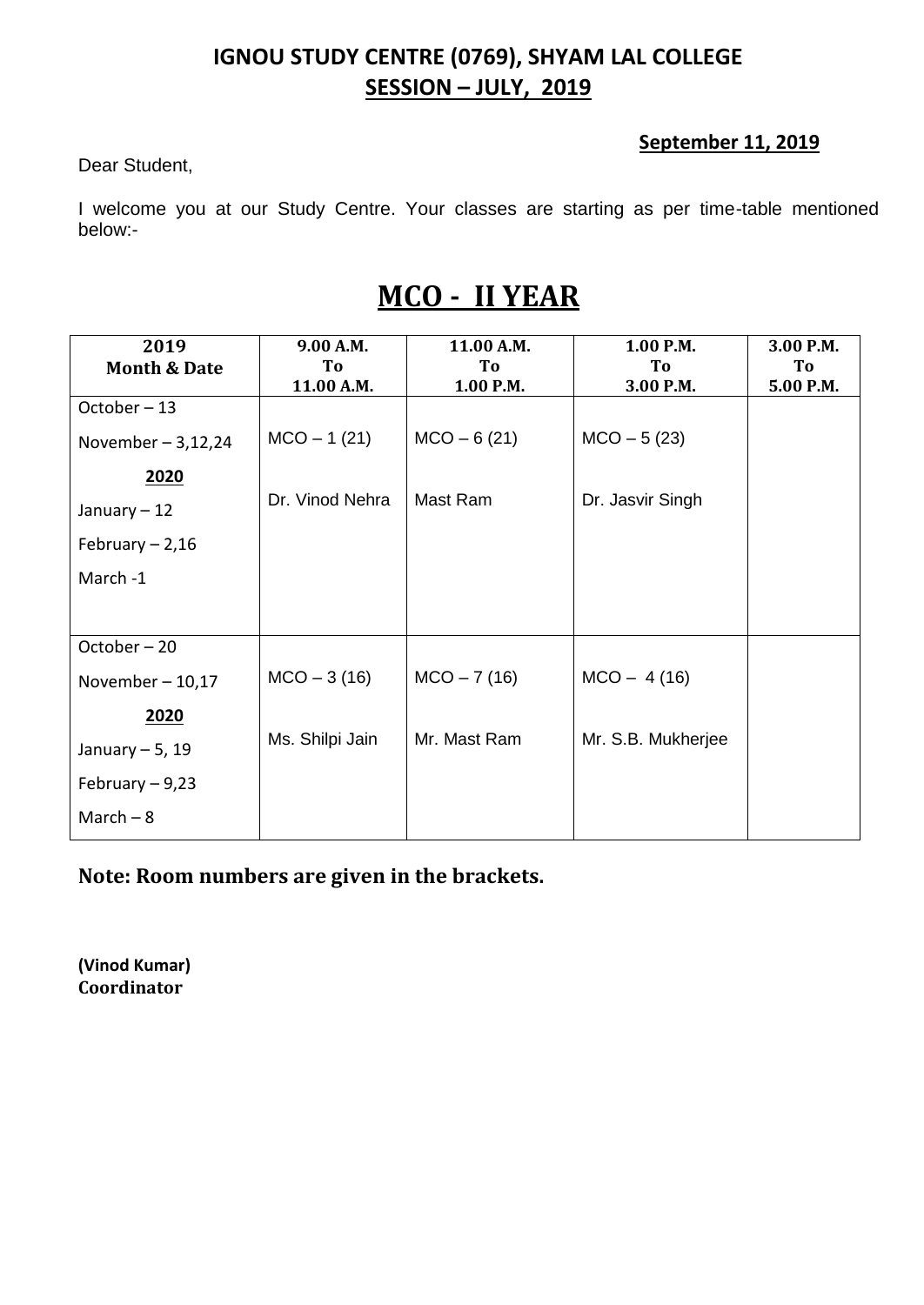#### **SESSION – JULY, 2019**

#### **September 11, 2019**

Dear Student,

I welcome you at our Study Centre. Your classes are starting as per time-table mentioned below:-

| 2019                    | 9.00 A.M.  | 11.00 A.M.       | 1.00 P.M.         |
|-------------------------|------------|------------------|-------------------|
| <b>Month &amp; Date</b> | To         | To               | To                |
|                         | 11.00 A.M. | 1.00 P.M.        | 3.00 P.M.         |
| October-13              |            |                  |                   |
| November $-3,12,24$     |            | $MPS - 4(40)$    | $MPS - 2(40)$     |
| 2020                    |            |                  |                   |
| January $-12$           |            | Ms. Gurmeet Kaur | Niranjan Chichuan |
| February $-2,16$        |            |                  |                   |
| March -1,15, 29         |            |                  |                   |
|                         |            |                  |                   |
| October-20              |            |                  |                   |
| November $-10,17$       |            | $MPS - 1(40)$    | $MPS - 3(40)$     |
| 2020                    |            |                  |                   |
| January $-5$ , 19       |            | Dr. Anil Thakur  | Dr. Anil Thakur   |
| February $-9,23$        |            |                  |                   |
| March $-8,22$           |            |                  |                   |
| April - 5               |            |                  |                   |
|                         |            |                  |                   |

## **MPS - I YEAR**

**Note: Room Number are given in the brackets.**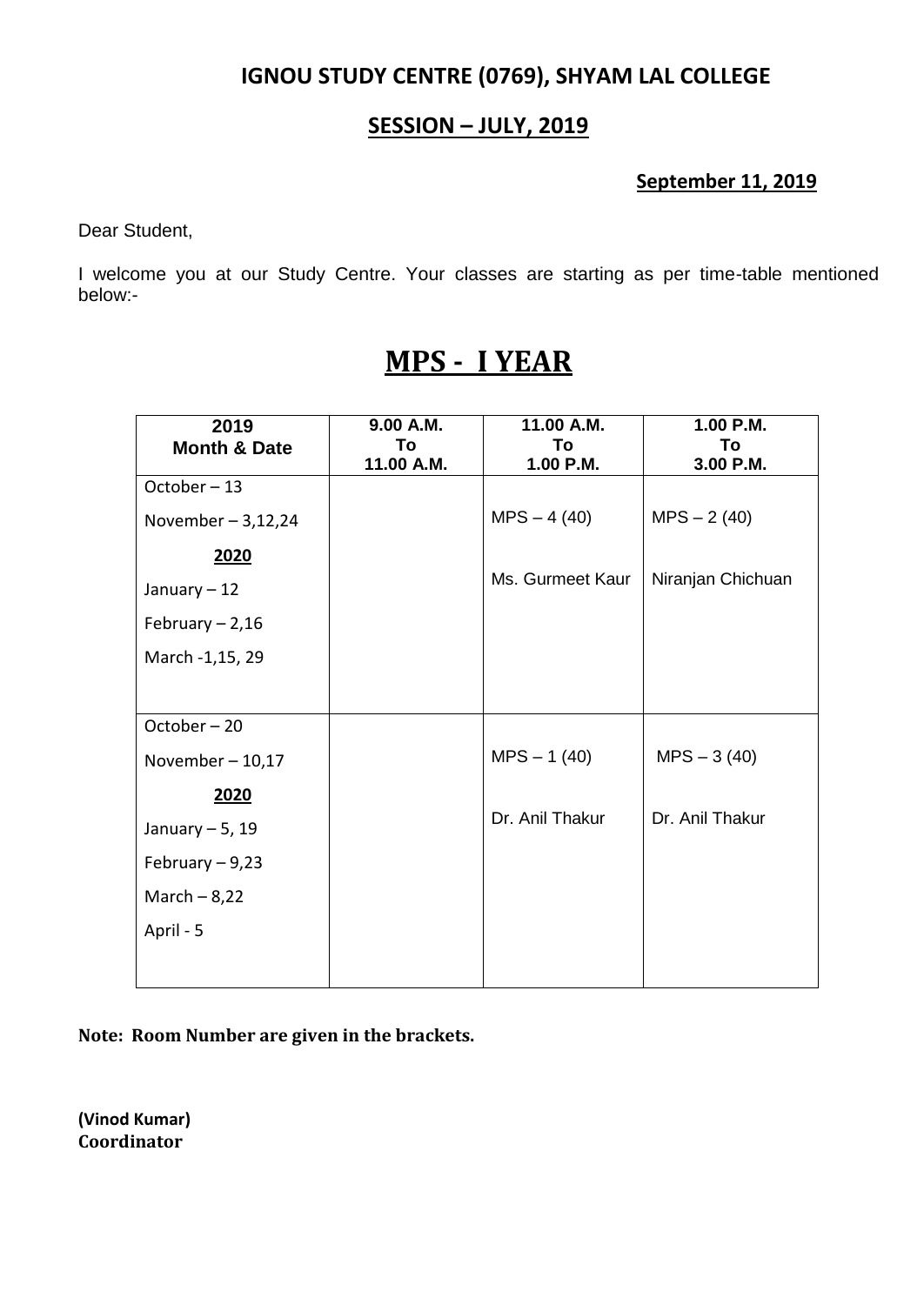#### **September 11, 2019**

Dear Student,

I welcome you at our Study Centre. Your classes are starting as per time-table mentioned below:-

# **M P S - II YEAR**

| 2019                    | 9.00 A.M.         | 11.00 A.M.        | 1.00 P.M.         | 3.00 P.M.          |
|-------------------------|-------------------|-------------------|-------------------|--------------------|
| <b>Month &amp; Date</b> | To                | To                | To                | To                 |
|                         | 11.00 A.M.        | 1.00 P.M.         | 3.00 P.M.         | 5.00 P.M.          |
| October-13              |                   |                   |                   |                    |
| November $-3,12,24$     | MPSE-1*,2* (24)   | MPSE-3*,12* (24)  | MED - 2*, 8* (24) | MPSE-4*,5*(24)     |
| 2020                    | Dr. Nartam V.     | Mr. Shyam Kumar   | Dr. Anil Thakur   | Dr. Abhay Prasad   |
| January - 12            | Motiram           |                   |                   | Singh              |
| February $-2,16$        |                   |                   |                   |                    |
| March -1,15, 29         |                   |                   |                   |                    |
| October-20              |                   |                   |                   |                    |
| November $-10,17$       | MPSE-11*,13* (24) | MGP-4* (24)       | MGPE-10*,13* (24) | MGPE- 7*, 8* (24)  |
|                         |                   | MGPE-11* (24)     |                   |                    |
| 2020                    | Mr. Ameswar Naik  | Niranjan Chichuan | Dr. Alka Sharma   | Dr. Jitendra Meena |
| January $-5$ , 19       |                   |                   |                   |                    |
| February $-9,23$        |                   |                   |                   |                    |
| March $-8,22$           |                   |                   |                   |                    |
| April $-5$              |                   |                   |                   |                    |
| 2 lectures              | MPSE-6**          |                   |                   |                    |

#### **Note: (i) Room numbers are given in the brackets.**

- **\* Indicates 05 lectures each.**
- **\*\* - Indicates 02 lectures only.**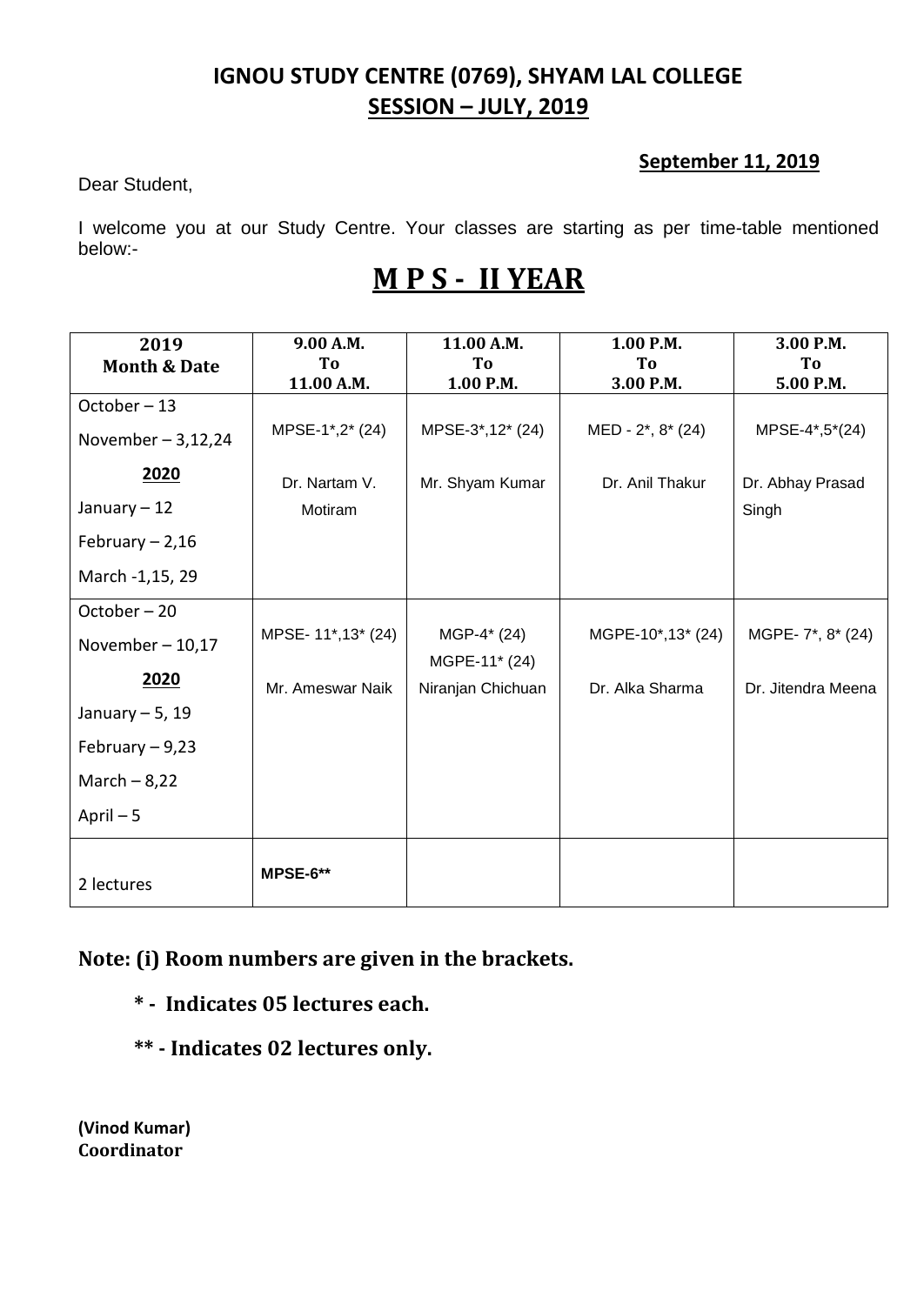#### **September 11, 2019**

Dear Student,

I welcome you at our Study Centre. Your classes are starting as per time-table mentioned below:-

# **MPA - I YEAR**

| 2019                    | 9.00 A.M.      | 11.00 A.M.     | 1.00 P.M.      | 3.00 P.M. |
|-------------------------|----------------|----------------|----------------|-----------|
| <b>Month &amp; Date</b> | To             | To             | To             | To        |
|                         | 11.00 A.M.     | 1.00 P.M.      | 3.00 P.M.      | 5.00 P.M. |
| October-13              |                |                |                |           |
| November $-3,12,24$     |                | $MPA - 13(29)$ | $MPA - 12(29)$ |           |
| 2020                    |                |                |                |           |
| January $-12$           |                | Mr. Shyam S.   | Dr. Abhay      |           |
| February $-2,16$        |                | Prasad         | Prasad         |           |
|                         |                |                |                |           |
| March -1,15, 29         |                |                |                |           |
|                         |                |                |                |           |
| October-20              |                |                |                |           |
| November $-10,17$       | $MPA - 14(29)$ | $MPA - 11(29)$ |                |           |
| 2020                    |                |                |                |           |
| January $-5$ , 19       | Mr. Shyam S.   | Mr. Deepak     |                |           |
| February $-9,23$        | Prasad         | Kumar          |                |           |
|                         |                |                |                |           |
| March $-8,22$           |                |                |                |           |
| April - 5               |                |                |                |           |
|                         |                |                |                |           |
|                         |                |                |                |           |

**Note: Room numbers are given in the brackets.**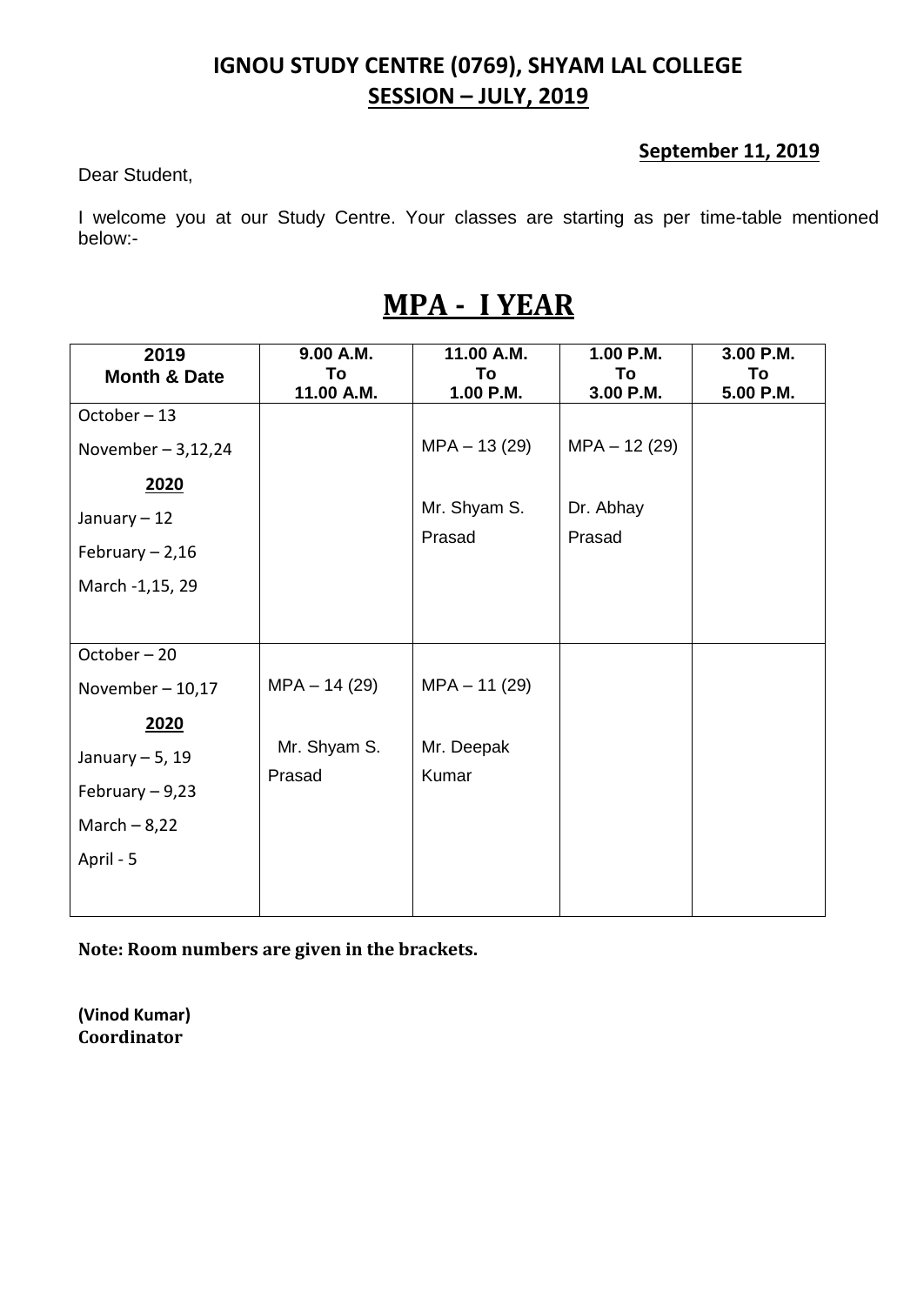#### **September 11, 2019**

Dear Student,

I welcome you at our Study Centre. Your classes are starting as per time-table mentioned below:-

| 2019                    | 9.00 A.M.    | 11.00 A.M.     | 1.00 P.M.                 | 3.00 P.M.     |
|-------------------------|--------------|----------------|---------------------------|---------------|
| <b>Month &amp; Date</b> | To           | To             | T <sub>o</sub>            | To            |
|                         | 11.00 A.M.   | 1.00 P.M.      | 3.00 P.M.                 | 5.00 P.M.     |
| October-13              |              |                |                           |               |
| November $-3,12,24$     | MPA-16 (23)  | $MPA - 15(23)$ |                           |               |
| 2020                    |              |                |                           |               |
| January - 12            | Mr. Shyam S. | Dr. Nartam     |                           |               |
| February $-2,16$        | Prasad       | V.Motiram      |                           |               |
| March -1,15, 29         |              |                |                           |               |
|                         |              |                |                           |               |
|                         |              |                |                           |               |
| October-20              |              |                |                           |               |
| November $-10,17$       |              | $MPS - 3(23)$  | $MPA - 17^*$ , 18 $*(23)$ | $MSO - 2(23)$ |
| 2020                    |              |                |                           |               |
| January $-5$ , 19       |              | Ms. Gurmeet    | Mr. Deepak Kumar          | Pooja Yadav   |
| February $-9,23$        |              | Kaur           |                           |               |
| March $-8,22$           |              |                |                           |               |
| April - 5               |              |                |                           |               |
|                         |              |                |                           |               |

# **M P A - II YEAR**

**Note: Room numbers are given in the brackets.**

**\* - Indicates 05 lectures each.**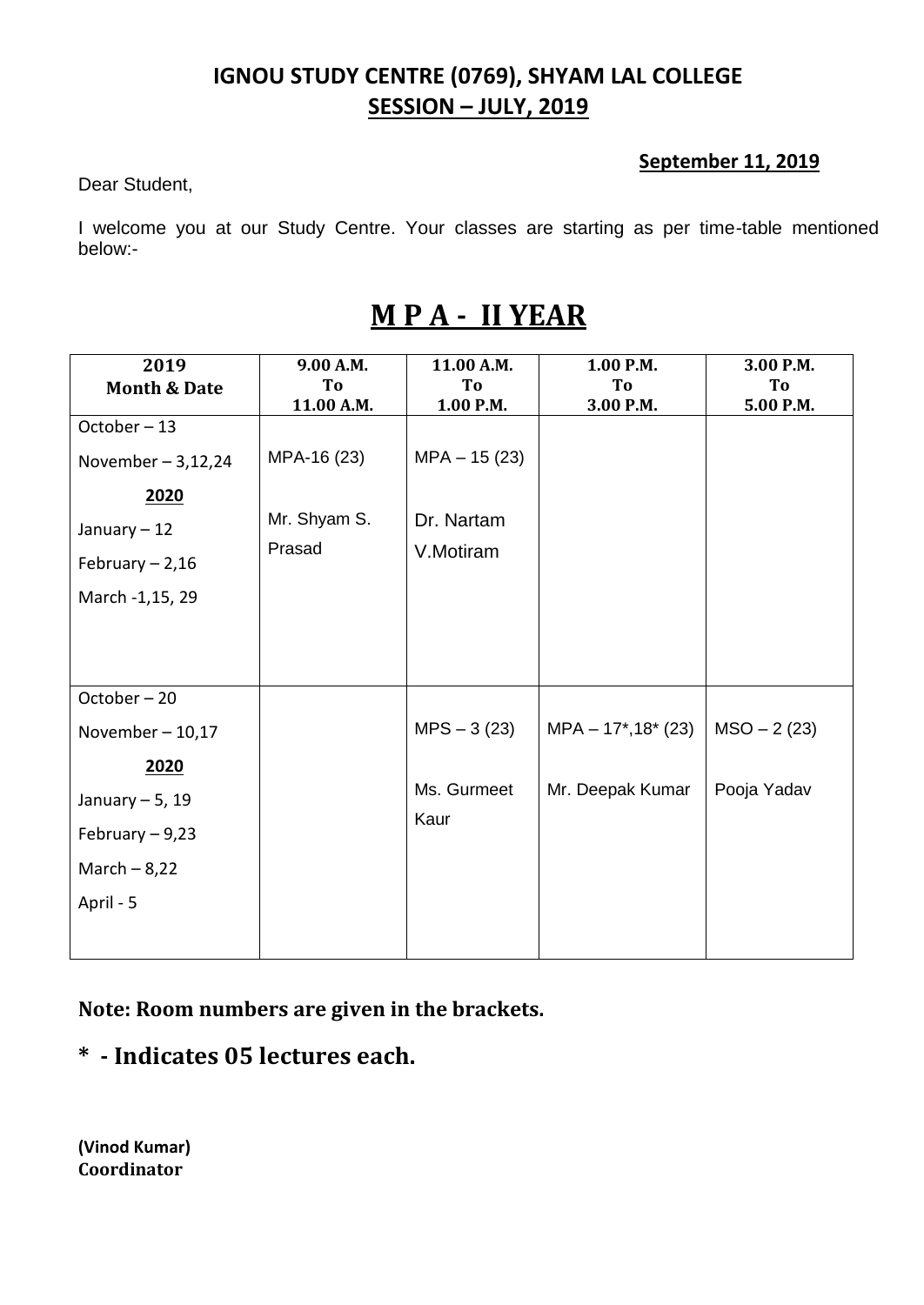#### **September 11, 2019**

Dear Student,

I welcome you at our Study Centre. Your classes are starting as per time-table mentioned below:-

# **MEC - I YEAR**

| 2019                    | 9.00 A.M.  | 11.00 A.M.     | 1.00 P.M.          | 3.00 P.M.          |
|-------------------------|------------|----------------|--------------------|--------------------|
| <b>Month &amp; Date</b> | To         | To             | To                 | To                 |
|                         | 11.00 A.M. | 1.00 P.M.      | 3.00 P.M.          | 5.00 P.M.          |
| October-13              |            |                |                    |                    |
| November $-3,12,24$     |            | MEC-103 (30)   | $MEC - 2(30)$      | MEC-101 (30)       |
| 2020                    |            | Mr. Sant Kumar |                    | <b>Uttam Kumar</b> |
| January $-12$           |            |                | Dr. Bharat Bhushan |                    |
| February $-2,16$        |            |                |                    |                    |
| March-1                 |            |                |                    |                    |
|                         |            |                |                    |                    |
| October-20              |            |                |                    |                    |
| November $-10,17$       |            | $MEC - 4(30)$  | $MEC - 105(30)$    |                    |
| 2020                    |            |                |                    |                    |
| January $-5$ , 19       |            | Mr. Sant Kumar | Dr. Bharat Bhushan |                    |
| February $-9,23$        |            |                |                    |                    |
| March $-8$              |            |                |                    |                    |
|                         |            |                |                    |                    |

**Note: Room numbers are given in the brackets.**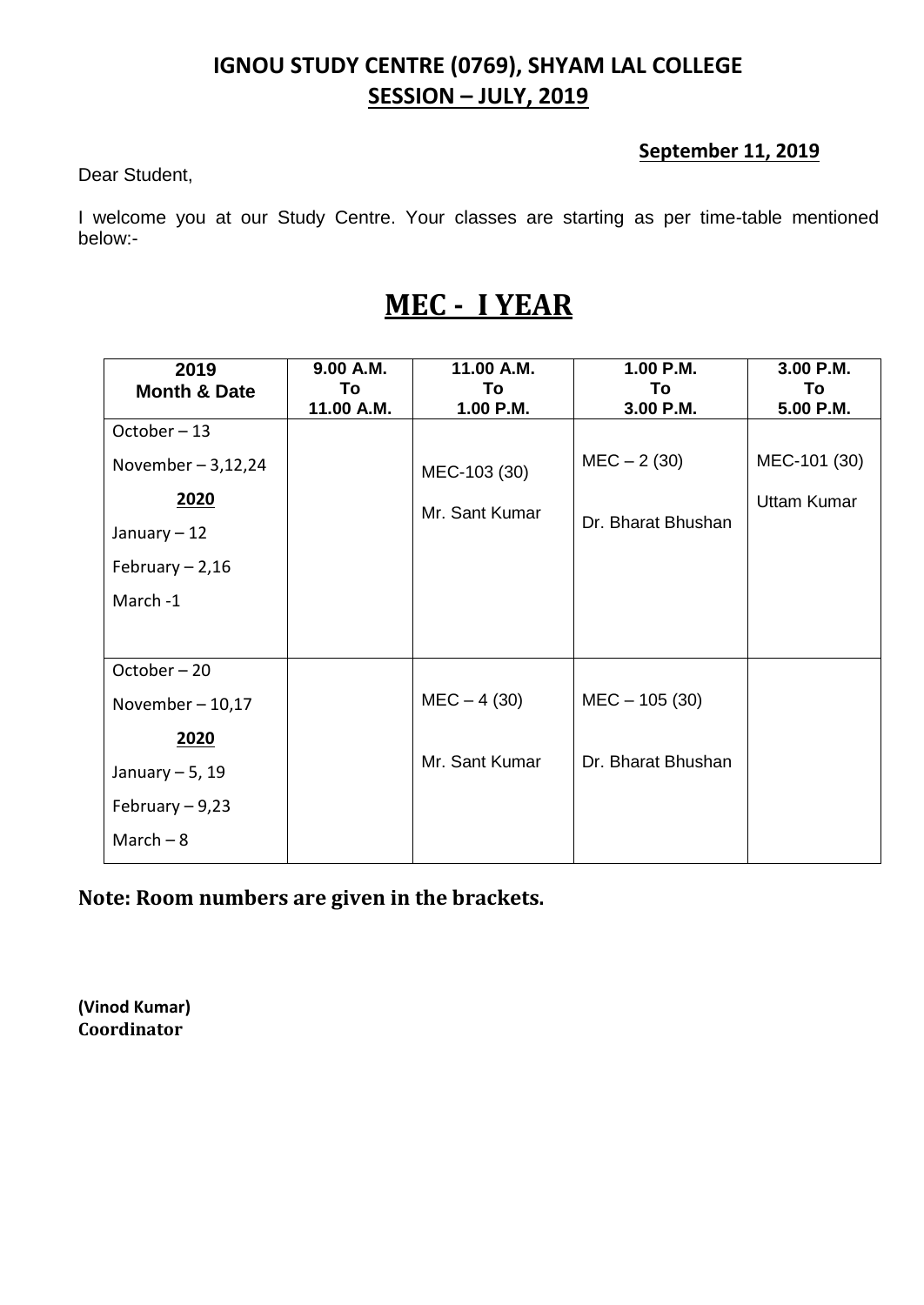#### **September 11, 2019**

Dear Student,

I welcome you at our Study Centre. Your classes are starting as per time-table mentioned below:-

# **MEC - II YEAR**

| 2019                    | 9.00 A.M.      | 11.00 A.M.     | 1.00 P.M.          | 3.00 P.M.          |
|-------------------------|----------------|----------------|--------------------|--------------------|
| <b>Month &amp; Date</b> | To             | Τo             | Τo                 | To                 |
|                         | 11.00 A.M.     | 1.00 P.M.      | 3.00 P.M.          | 5.00 P.M.          |
| October-13              |                |                |                    |                    |
| November $-3,12,24$     | $MEC - 7(31)$  | $MEC - 6(31)$  | MEC-108 (31)       | $MECE - 1 (31)$    |
| <u>2020</u>             |                |                |                    | Sharad             |
| January $-12$           | Mr. Sant Kumar | Dr. Bharat     | <b>Uttam Kumar</b> | Chaudhary          |
| February $-2,16$        |                | <b>Bhushan</b> |                    |                    |
|                         |                |                |                    | $MGSE-9*$ (SR)     |
| March -1                |                |                |                    | Suman Rani         |
|                         |                |                |                    |                    |
| October-20              |                |                |                    |                    |
| November $-10,17$       | MECE-3 (SR)    | $MEC - 109(4)$ | $MECE - 4(4)$      | MEDSE-46***        |
| 2020                    | Mr. Sant Kumar | Suman Rani     | Suman Rani         | (SR)               |
| January $-5$ , 19       |                |                |                    | <b>Uttam Kumar</b> |
|                         |                |                | MWG-11** (SR)      |                    |
| February $-9,23$        |                |                | <b>Uttam Kumar</b> |                    |
| March $-8$              |                |                |                    |                    |

**Note: Room numbers are given in the brackets.**

**\*- Indicates 05 lectures only. \*\*- Indicates 04 lectures only. \*\*\*- Indicates 03 lectures only.**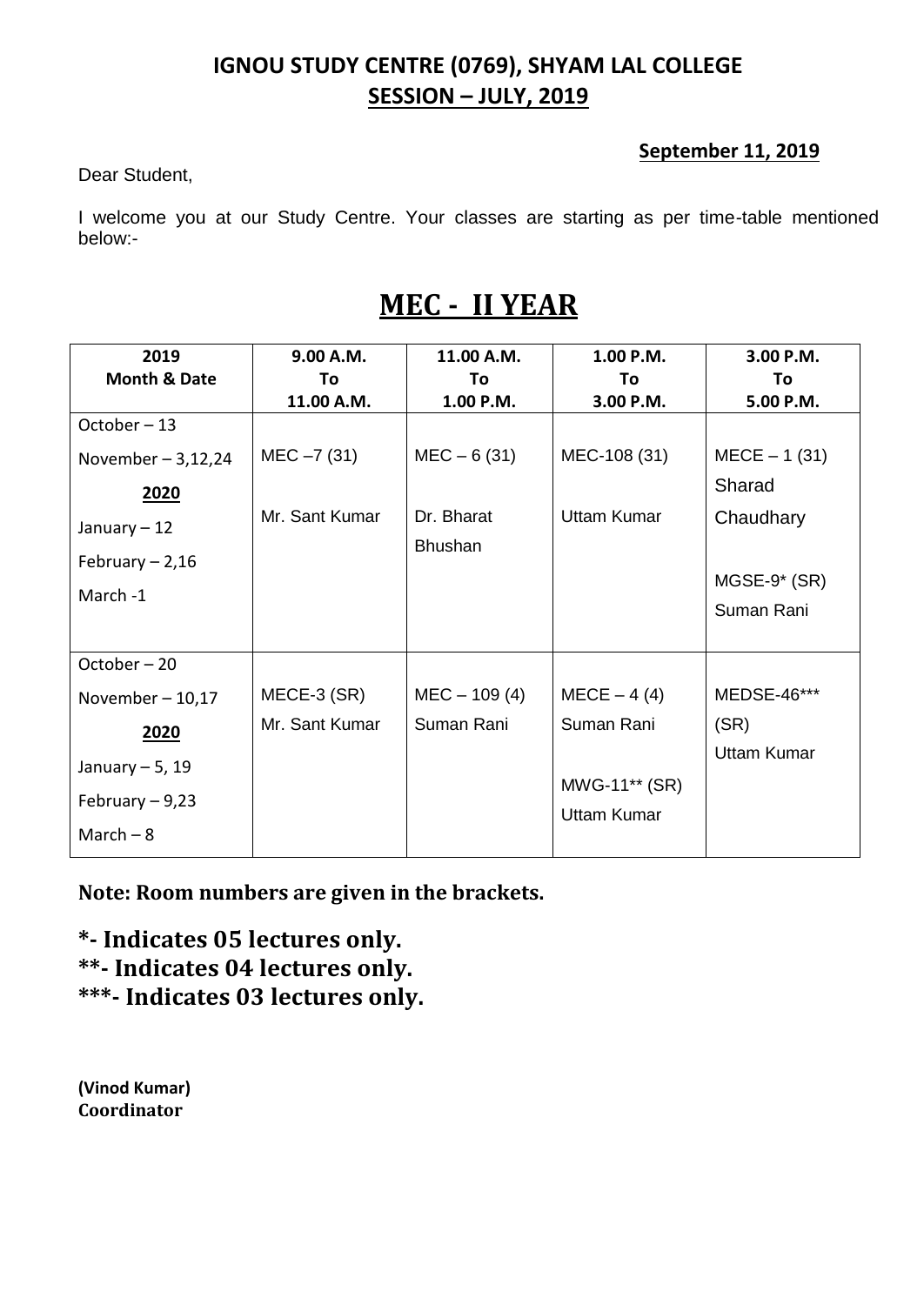#### **September 11, 2019**

Dear Student,

I welcome you at our Study Centre. Your classes are starting as per time-table mentioned below:-

# **MHD - I YEAR**

| 2019                    | 9.00 A.M.  | 11.00 A.M.          | 1.00 P.M.            |
|-------------------------|------------|---------------------|----------------------|
| <b>Month &amp; Date</b> | To         | To                  | To                   |
| October-13              | 11.00 A.M. | 1.00 P.M.           | 3.00 P.M.            |
| November $-3,12,24$     |            | $MHD - 2(32)$       | $MHD - 6(32)$        |
| 2020                    |            |                     |                      |
| January - 12            |            | Dr. Samrendra Kumar | Dr. Raj Kumar Prasad |
| February $-2,16$        |            |                     |                      |
| March -1,15, 29         |            |                     |                      |
|                         |            |                     |                      |
| October-20              |            |                     |                      |
| November $-10,17$       |            | $MHD - 4(32)$       | $MHD - 3(32)$        |
| 2020                    |            |                     |                      |
| January $-5$ , 19       |            | Dr. Rakesh Meena    | Dr. Prabhat Sharma   |
| February $-9,23$        |            |                     |                      |
| March $-8,22$           |            |                     |                      |
| April - 5               |            |                     |                      |
|                         |            |                     |                      |

**Note: Room numbers are given in the brackets.**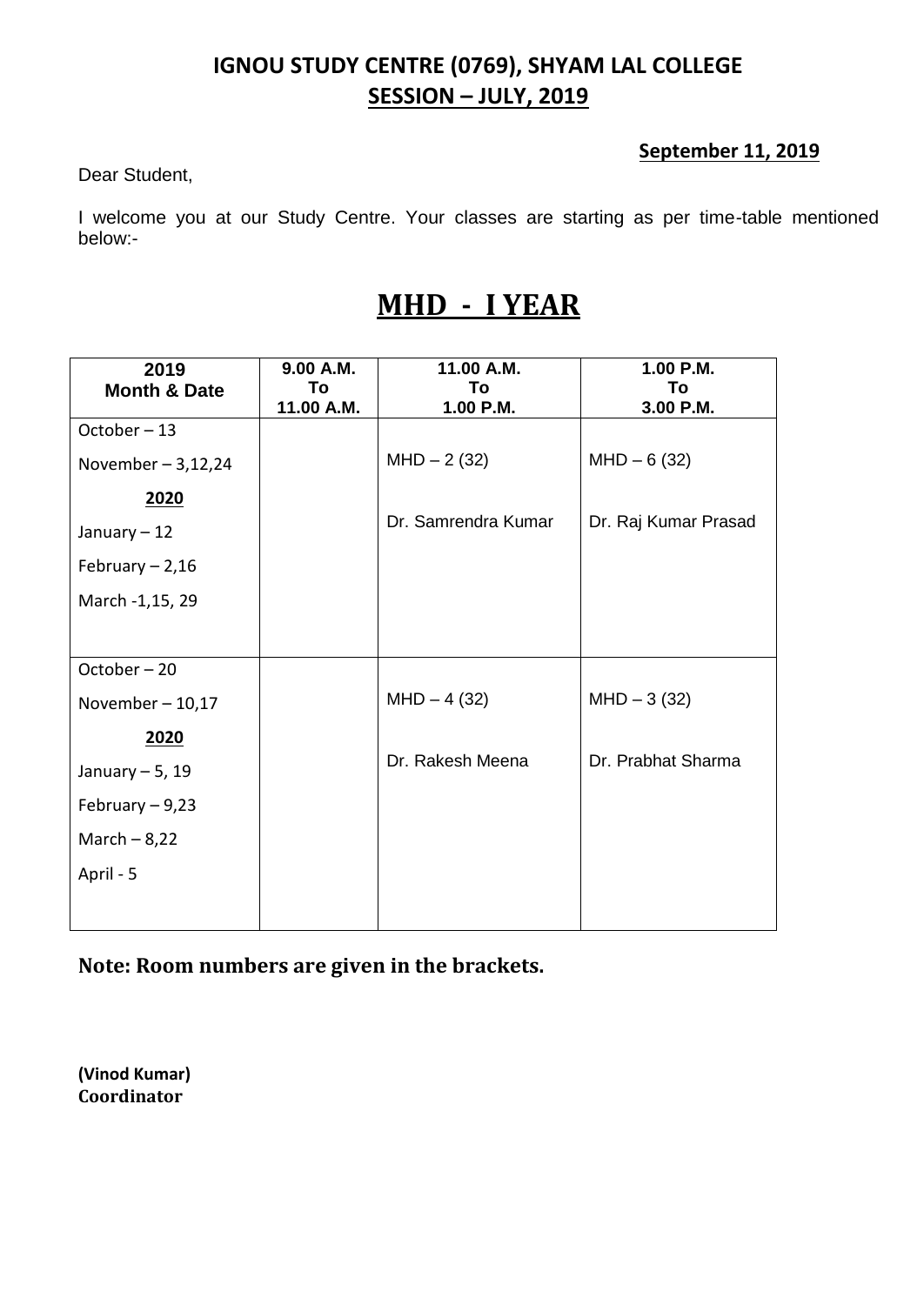#### **September 11, 2019**

Dear Student,

I welcome you at our Study Centre. Your classes are starting as per time-table mentioned below:-

| 2019                    | 9.00 A.M.       | 11.00 A.M.           | 1.00 P.M.        | 3.00 P.M.          |
|-------------------------|-----------------|----------------------|------------------|--------------------|
| <b>Month &amp; Date</b> | To              | To                   | To               | To                 |
|                         | 11.00 A.M.      | 1.00 P.M.            | 3.00 P.M.        | 5.00 P.M.          |
| October-13              |                 |                      |                  |                    |
| November $-3,12,24$     | $MHD-1*(3)$     | MHD-19*,20*(SR)      | MHD-17*,18* (SR) | MHD-5 (21)         |
| 2020                    |                 |                      |                  |                    |
| January $-12$           | Dr. Samrendra   | Ms. Premawati        | Dr. Satya Priya  | Dr. Raj Kr. Prasad |
| February $-2,16$        | Kumar           |                      | Pandey           |                    |
| March -1,15, 29         |                 |                      |                  |                    |
|                         |                 |                      |                  |                    |
| October-20              |                 |                      |                  |                    |
| November $-10,17$       | MHD-15*,16*(26) | $MHD - 11*, 12*(25)$ | $MHD-10*(25)$    | MHD-13*,14* (SR)   |
| 2020                    |                 |                      |                  |                    |
| January $-5$ , 19       | Sh. Satya Priya | Ms. Premawati        | Dr. Rakesh Meena | Dr. Prabhat Sharma |
| February $-9,23$        | Pandey          |                      |                  |                    |
| March $-8,22$           |                 |                      |                  |                    |
| April - 5               |                 |                      |                  |                    |
|                         |                 |                      |                  |                    |

# **M H D - II YEAR**

**Note: Room numbers are given in the brackets.**

### **\*- Indicates 05 lectures each.**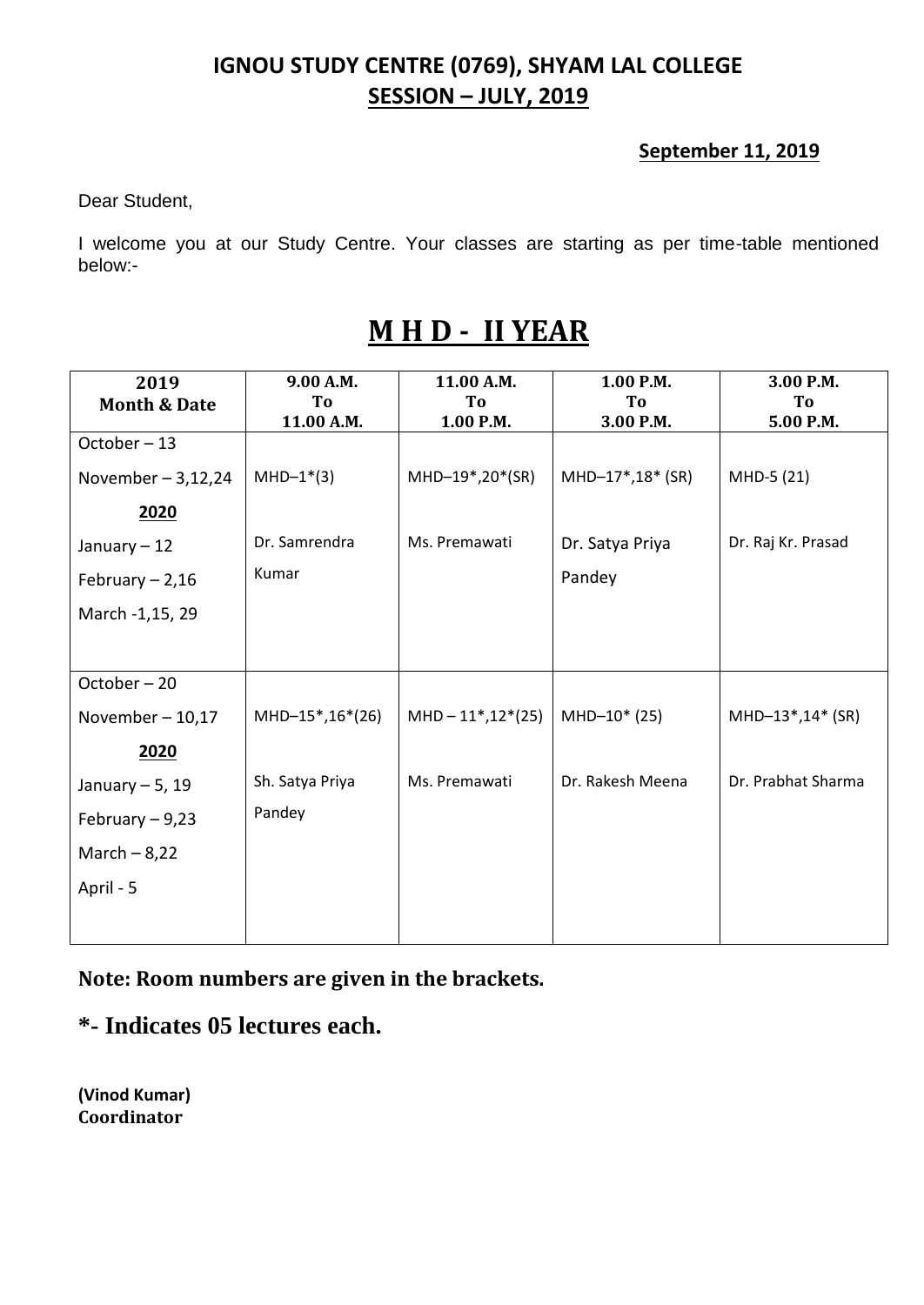#### **September 11, 2019**

Dear Student,

I welcome you at our Study Centre. Your classes are starting as per time-table mentioned below:-

# **MEG - I YEAR**

| 2019                    | 9.00 A.M.  | 11.00 A.M.         | 1.00 P.M.          |
|-------------------------|------------|--------------------|--------------------|
| <b>Month &amp; Date</b> | To         | To                 | To                 |
|                         | 11.00 A.M. | 1.00 P.M.          | 3.00 P.M.          |
| October-13              |            |                    |                    |
| November $-3,12,24$     |            | $MEG - 1(6)$       | $MEG - 3(6)$       |
| 2020                    |            |                    |                    |
| January $-12$           |            | Ms. Anushka Nagpal | Mohd. Inamul Haq   |
| February $-2,16$        |            |                    |                    |
| March -1,15, 29         |            |                    |                    |
|                         |            |                    |                    |
| October-20              |            |                    |                    |
| November $-10,17$       |            | $MEG - 4(6)$       | $MEG - 2(6)$       |
| 2020                    |            |                    |                    |
| January $-5$ , 19       |            | Mohd. Inamul Haq   | Ms. Anushka Nagpal |
| February $-9,23$        |            |                    |                    |
| March $-8,22$           |            |                    |                    |
| April - 5               |            |                    |                    |
|                         |            |                    |                    |

**Note: Room numbers are given in the brackets.**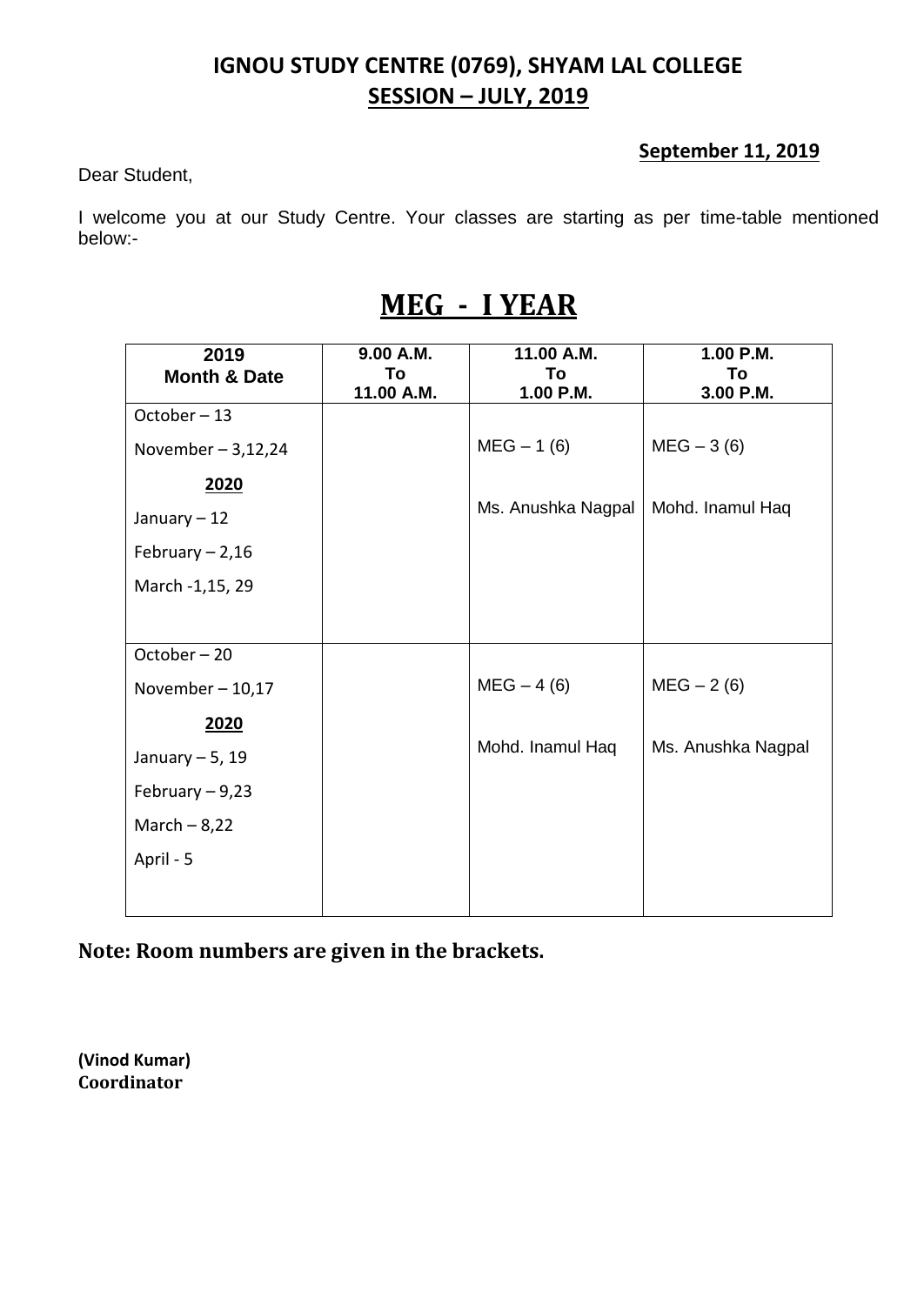#### **September 11, 2019**

Dear Student,

I welcome you at our Study Centre. Your classes are starting as per time-table mentioned below:-

| 2019                    | 9.00 A.M.     | 11.00 A.M.     | 1.00 P.M.        | 3.00 P.M.        |
|-------------------------|---------------|----------------|------------------|------------------|
| <b>Month &amp; Date</b> | To            | To             | To               | To               |
|                         | 11.00 A.M.    | 1.00 P.M.      | 3.00 P.M.        | 5.00 P.M.        |
| October-13              |               |                |                  |                  |
| November $-3,12,24$     | $MEG - 8(33)$ | $MEG - 11(33)$ | $MEG - 07(33)$   | $MEG - 14$ (SR)  |
| 2020                    |               |                |                  |                  |
| January $-12$           | Anuj Kushwaha | Anuj Kushwaha  | Ms. Anushka      | Mohd. Inamul Haq |
| February $-2,16$        |               |                | Nagpal           |                  |
| March -1,15, 29         |               |                |                  |                  |
|                         |               |                |                  |                  |
| October-20              |               |                |                  |                  |
| November $-10,17$       | $MEG - 6(21)$ | $MEG - 5(21)$  | MEG-10 (20)      | $MEG - 15$ (SR)  |
| 2020                    |               |                |                  |                  |
| January $-5$ , 19       | Mohd. Inamul  | Ms. Anushka    | Anuj<br>Kushwaha | Anuj Kushwaha    |
| February $-9,23$        | Haq           | Nagpal         |                  |                  |
| March $-8,22$           |               |                |                  |                  |
| April - 5               |               |                |                  |                  |
|                         |               |                |                  |                  |
| 4 lectures              | $MEG-9*$      | <b>MEG-12*</b> | <b>MEG-16*</b>   |                  |

# **MEG - II YEAR**

**Note: Room numbers are given in the brackets.**

**\* Indicates 04 lectures each as number of registered candidates are less than 10.**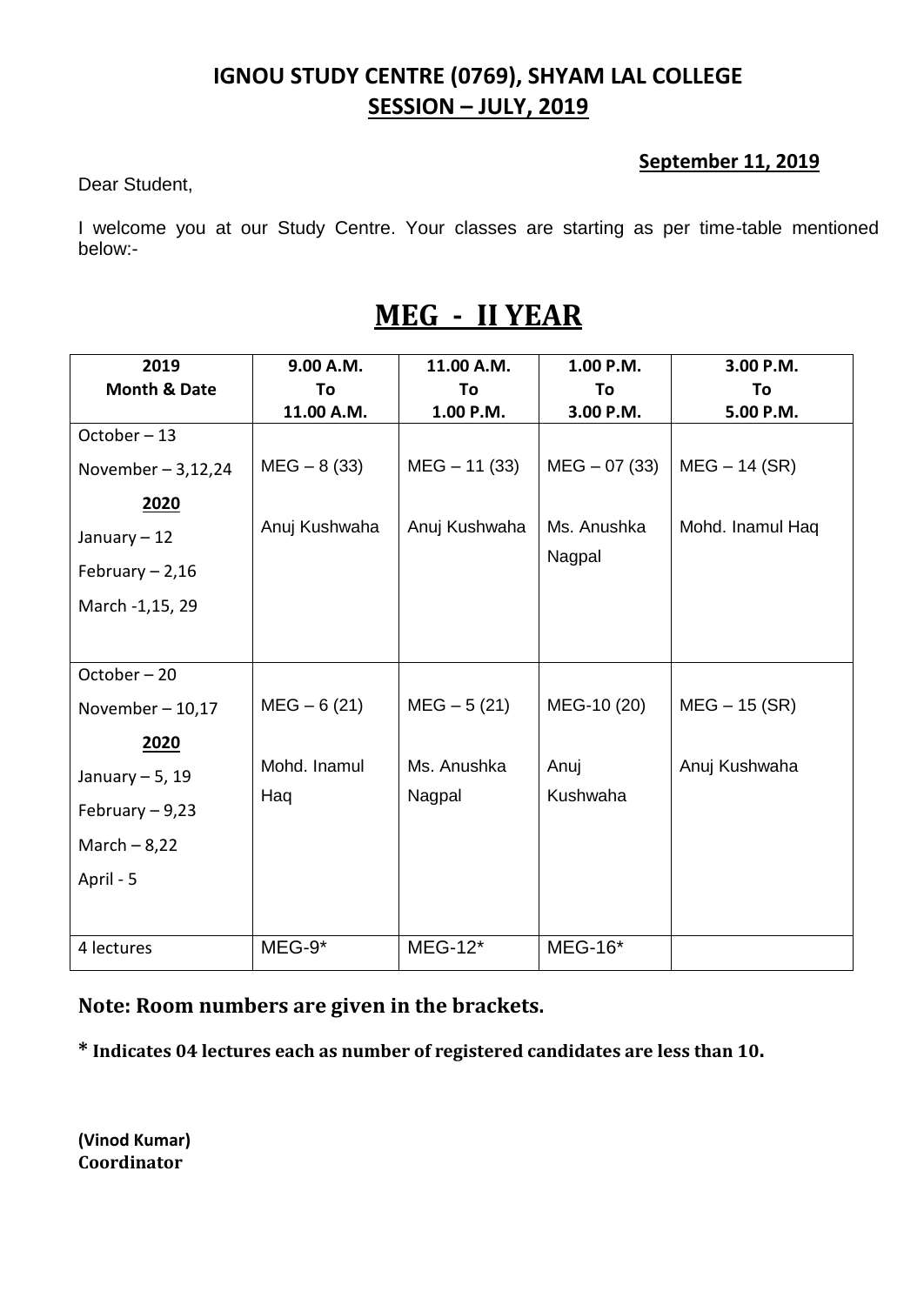#### **September 11, 2019**

Dear Student,

I welcome you at our Study Centre. Your classes are starting as per time-table mentioned below:-

# **MAH - I YEAR**

| 2019                    | 1.00 P.M.             | 3.00 P.M.       |
|-------------------------|-----------------------|-----------------|
| <b>Month &amp; Date</b> | To                    | To              |
|                         | 3.00 P.M.             | 5.00 P.M.       |
| October-13              |                       |                 |
| November $-3,12,24$     | $MHI - 1(10)$         | $MHI - 4(10)$   |
| 2020                    |                       |                 |
| January $-12$           | Mr. Nishant Kr. Singh | Mr. Sanoj Kumar |
| February $-2,16$        |                       |                 |
| March -1,15, 29         |                       |                 |
|                         |                       |                 |
| October-20              |                       |                 |
| November $-10,17$       | $MHI - 5(10)$         | $MHI - 2(10)$   |
| 2020                    |                       |                 |
| January $-5$ , 19       | Mr. Nishant Kr. Singh | Mr. Sanoj Kumar |
| February $-9,23$        |                       |                 |
| March $-8,22$           |                       |                 |
| April - 5               |                       |                 |
|                         |                       |                 |

**Note: Room numbers are given in the brackets.**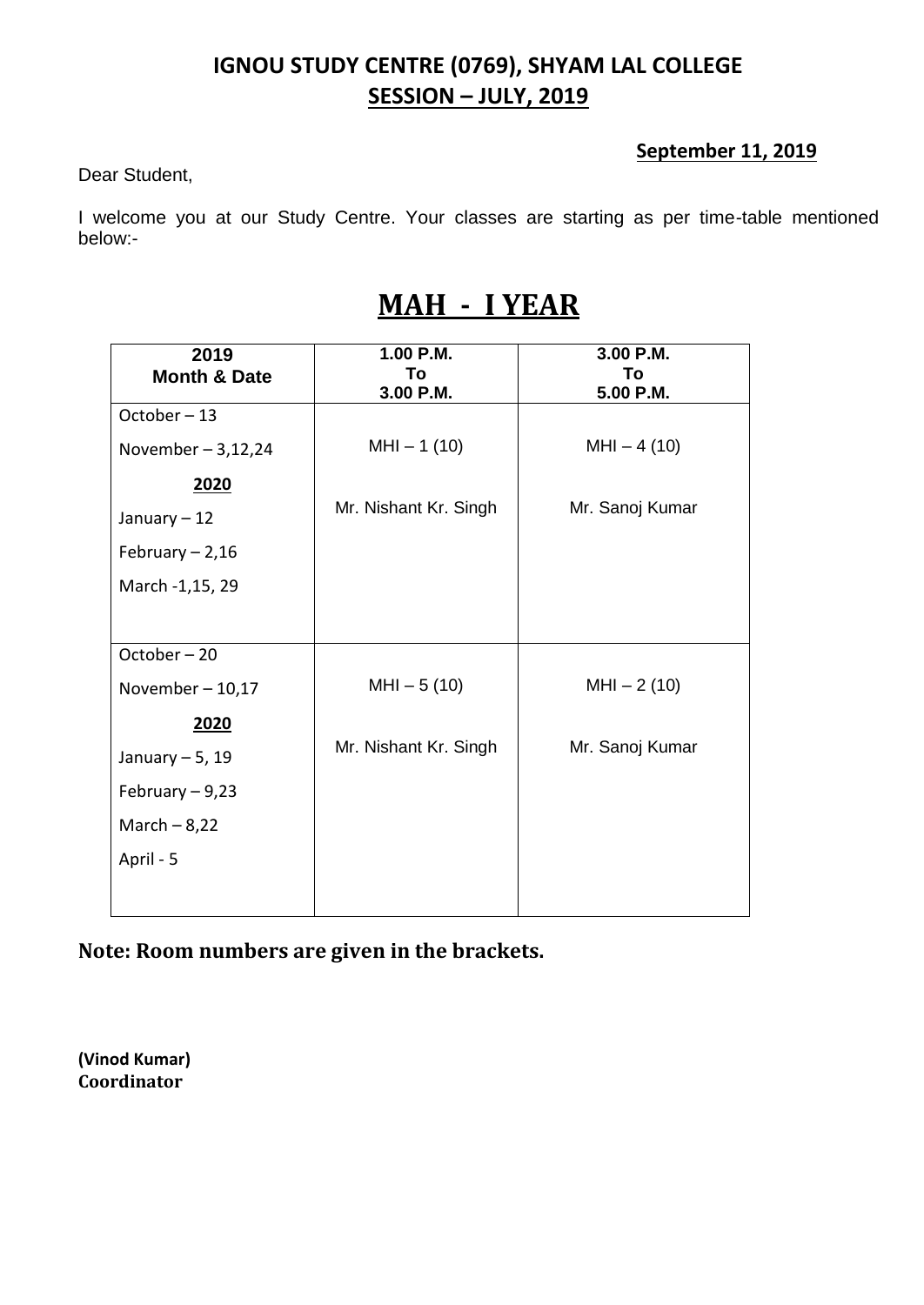#### **September 11, 2019**

Dear Student,

I welcome you at our Study Centre. Your classes are starting as per time-table mentioned below:-

# **M AH - II YEAR**

| 2019                    | 11.00 A.M.         | 1.00 P.M.             | 3.00 P.M.        |
|-------------------------|--------------------|-----------------------|------------------|
| <b>Month &amp; Date</b> | To                 | To                    | To               |
|                         | 1.00 P.M.          | 3.00 P.M.             | 5.00 P.M.        |
| $October - 13$          |                    |                       |                  |
| November $-3,12,24$     | $MHI - 10(25)$     | $MHI - 06(25)$        | $MHI - 08(25)$   |
| 2020                    |                    |                       |                  |
| January - 12            | Mr. Jitendra Meena | Mr. Pankaj Chaudhary  | Mr. Rohan Mandal |
| February $-2,16$        |                    |                       |                  |
| March -1,15, 29         |                    |                       |                  |
|                         |                    |                       |                  |
| October-20              |                    |                       |                  |
| November $-10,17$       | $MHI - 9(7)$       | $MPSE - 3^*$ , 4* (7) | $MHI - 03(7)$    |
| 2020                    |                    |                       |                  |
| January $-5$ , 19       | Dr. Alka Sharma    | Mr. Pankaj Chaudhary  | Mr. Rohan Mandal |
| February $-9,23$        |                    |                       |                  |
| March $-8,22$           |                    |                       |                  |
| April - 5               |                    |                       |                  |
|                         |                    |                       |                  |

**Note: Room numbers are given in the brackets.**

**\* - Indicates 05 lectures each.**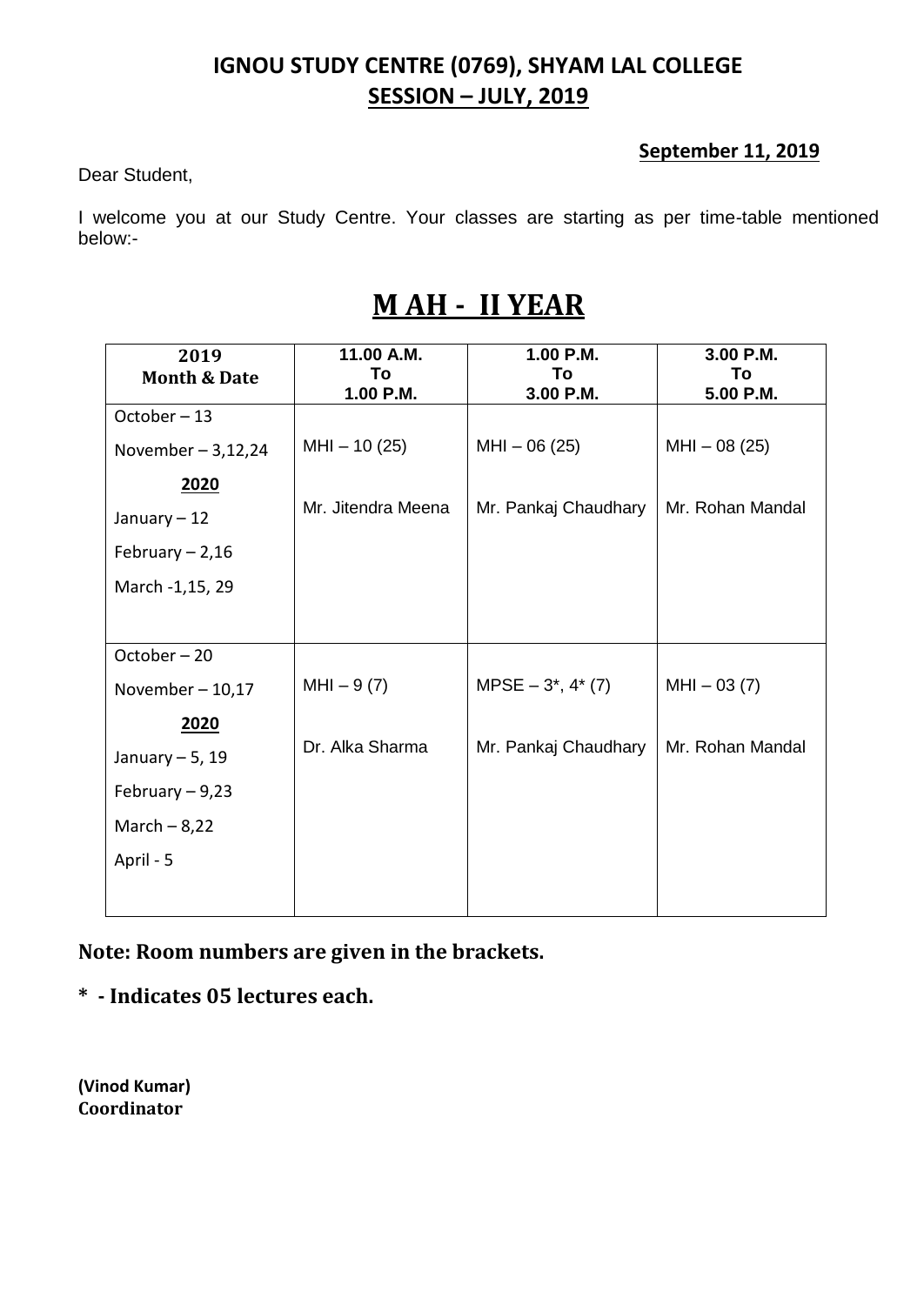**September 11, 2019**

Dear Student,

I welcome you at our Study Centre. Your classes are starting as per time-table mentioned below:-

## **MGPS-I**

| 2019                    | 9:00 A.M.            | 11:00 A.M.        | $1:00$ P.M.       | $3:00$ P.M.         |
|-------------------------|----------------------|-------------------|-------------------|---------------------|
| <b>Month &amp; Date</b> | To                   | Tо                | To                | To                  |
|                         | 11:00 A.M.           | $1:00$ P.M.       | 3:00 P.M.         | 5:00 P.M.           |
| October-20              |                      |                   |                   |                     |
| November $-10,17$       | $MGP - 1^*, 2^*(SR)$ | $MGPE - 6^*$ , 7* | MGPE-9*, 14* (SR) | $MGP - 3^*$ , 4*    |
|                         |                      | (SR)              |                   | (SR)                |
| 2020                    | Upendra Kumar        |                   | Rohan Mandal      |                     |
| January $-5$            |                      | Upendra Kumar     |                   | Pankaj<br>Chaudhary |

# **\* Indicates 02 Lectures each as number of registered students are less than 10**.

**Note: -** ROOM NUMBERS ARE GIVEN IN BRACKETS.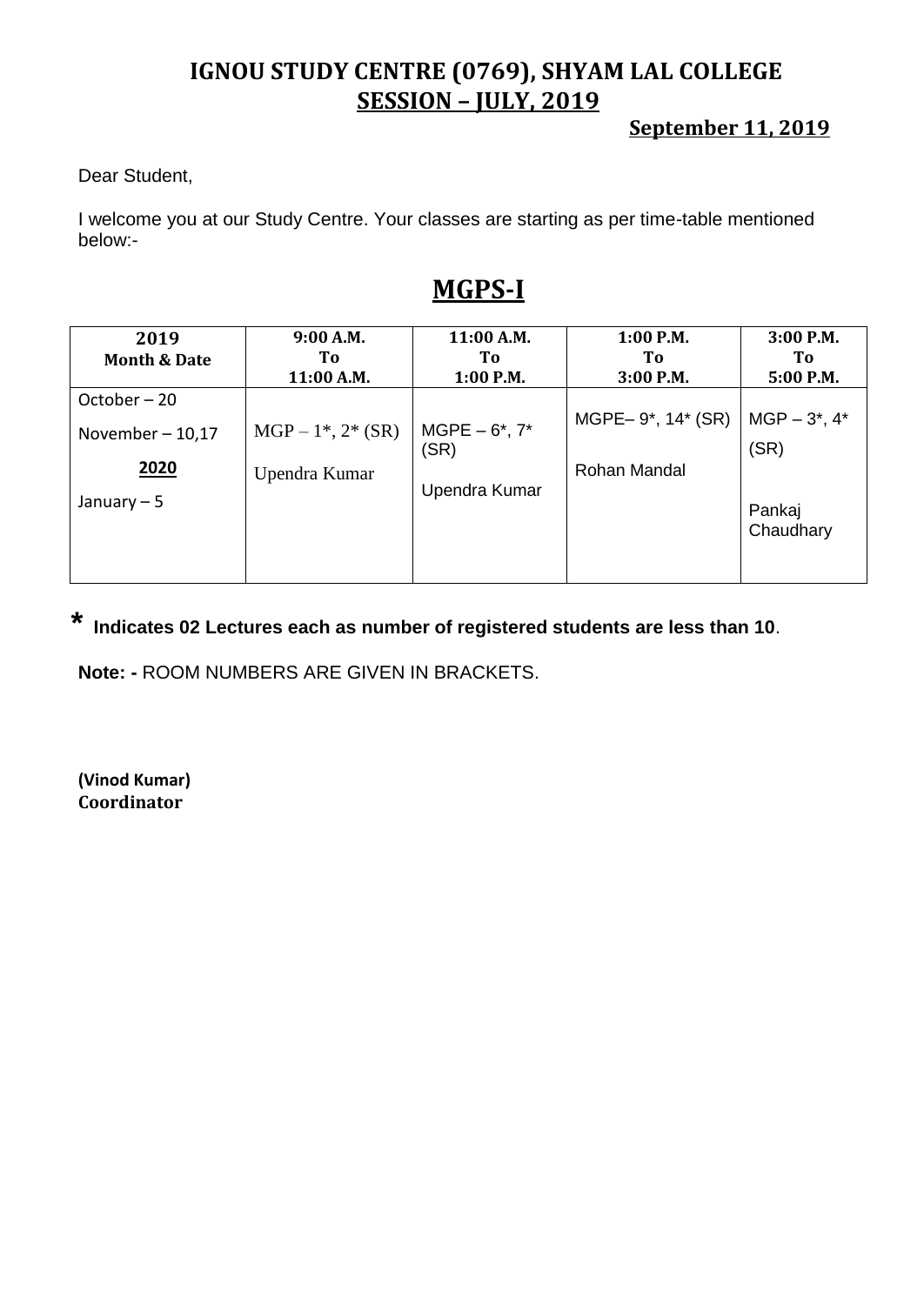**September 11, 2019**

Dear Student,

I welcome you at our Study Centre. Your classes are starting as per time-table mentioned below:-

## **MGPS-II**

| 2019                    | 9:00 A.M.       | 11:00 A.M.       | $1:00$ P.M.        | $3:00$ P.M.                 |
|-------------------------|-----------------|------------------|--------------------|-----------------------------|
| <b>Month &amp; Date</b> | To              | Tо               | Tо                 | To:                         |
|                         | 11:00 A.M.      | $1:00$ P.M.      | 3:00 P.M.          | $5:00$ P.M.                 |
| October-13              |                 |                  |                    |                             |
| November $-3,12,24$     | $MGP - 5* (SR)$ | MGPE-10*,13*(SR) | MGPE- 15*, 16*(SR) | $MGPE - 11^*, 12^*$<br>(SR) |
|                         | Mangal Singh    | Mangal Singh     | Rohan Mandal       | Pankaj Chaudhary            |
|                         |                 |                  |                    |                             |

**\* Indicates 02 Lectures each as number of registered students are less than 10**.

**Note: -** ROOM NUMBERS ARE GIVEN IN BRACKETS.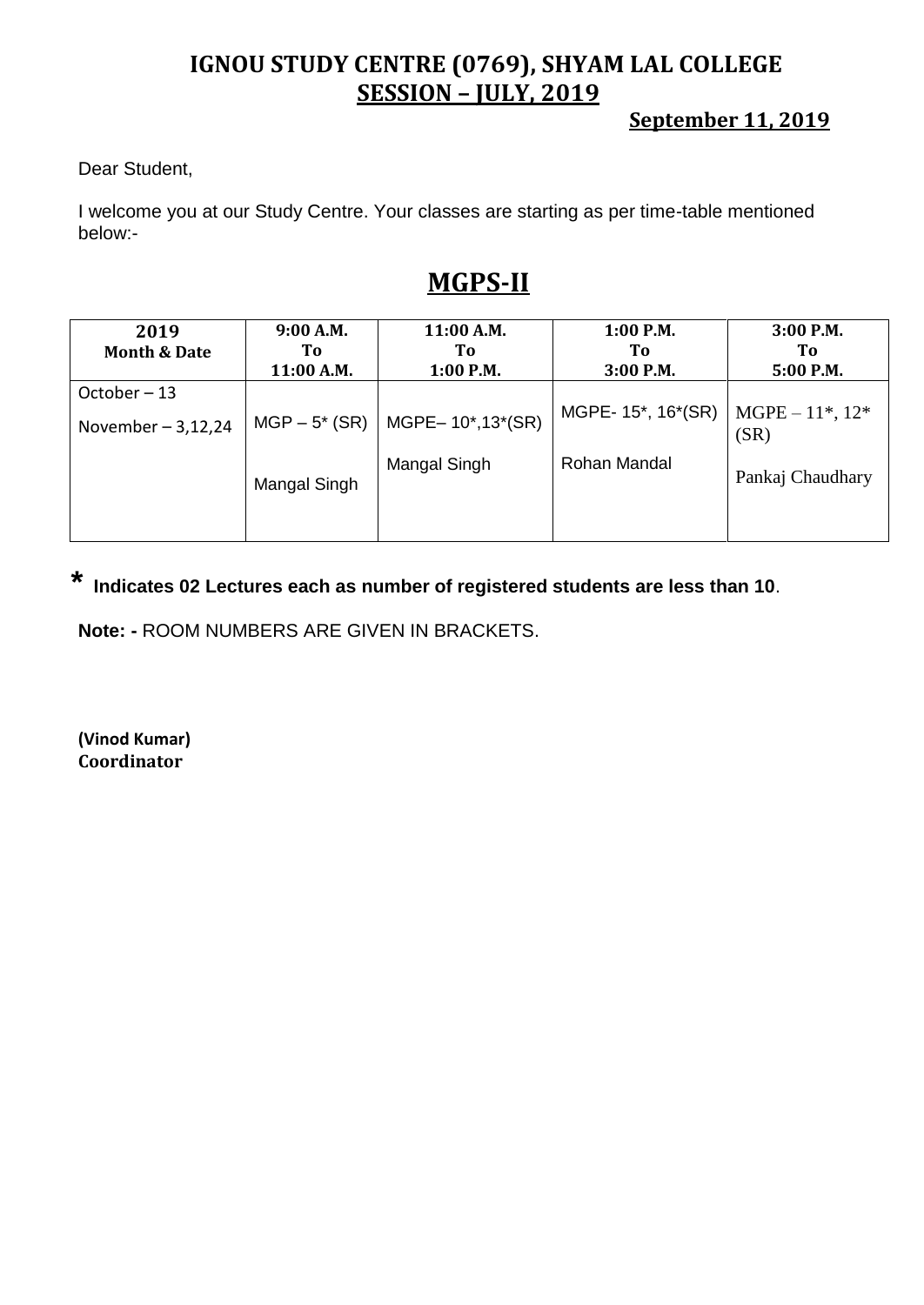#### **September 11, 2019**

Dear Student,

I welcome you at our Study Centre. Your classes are starting as per time-table mentioned below:-

| 2019<br><b>Month &amp; Date</b> | 1.00 P.M.<br>To           | 3.00 P.M.<br>To           |
|---------------------------------|---------------------------|---------------------------|
|                                 | 3.00 P.M                  | 5.00 P.M                  |
| October-13                      |                           |                           |
| November $-3,12,24$             | $MPA - 07* (SR)$          | $MPA - 05^*$ , 06 $*(SR)$ |
| 2020                            | $MED-4***$ (SR)           |                           |
| January $-12$                   |                           |                           |
| February $-2,16$                | Md. Riyajuddin Khan       | Md. Riyajuddin Khan       |
| March -1,15, 29                 |                           |                           |
|                                 |                           |                           |
| October-20                      |                           |                           |
| November $-10,17$               | $MPA - 03^*$ , 04 $*(SR)$ | $MPA - 01^*$ , 02 $*(SR)$ |
| 2020                            | Md. Riyajuddin Khan       | Md. Riyajuddin Khan       |
| January $-5$ , 19               |                           |                           |
| February $-9,23$                |                           |                           |
| March $-8,22$                   |                           |                           |
| April - 5                       |                           |                           |
|                                 |                           |                           |

## **PGDDM**

**Note: Room numbers are given in the brackets.**

- **\* - Indicates 05 lectures each.**
- **\*\* - Indicates 02 lectures each as number of registered students are less than 10.**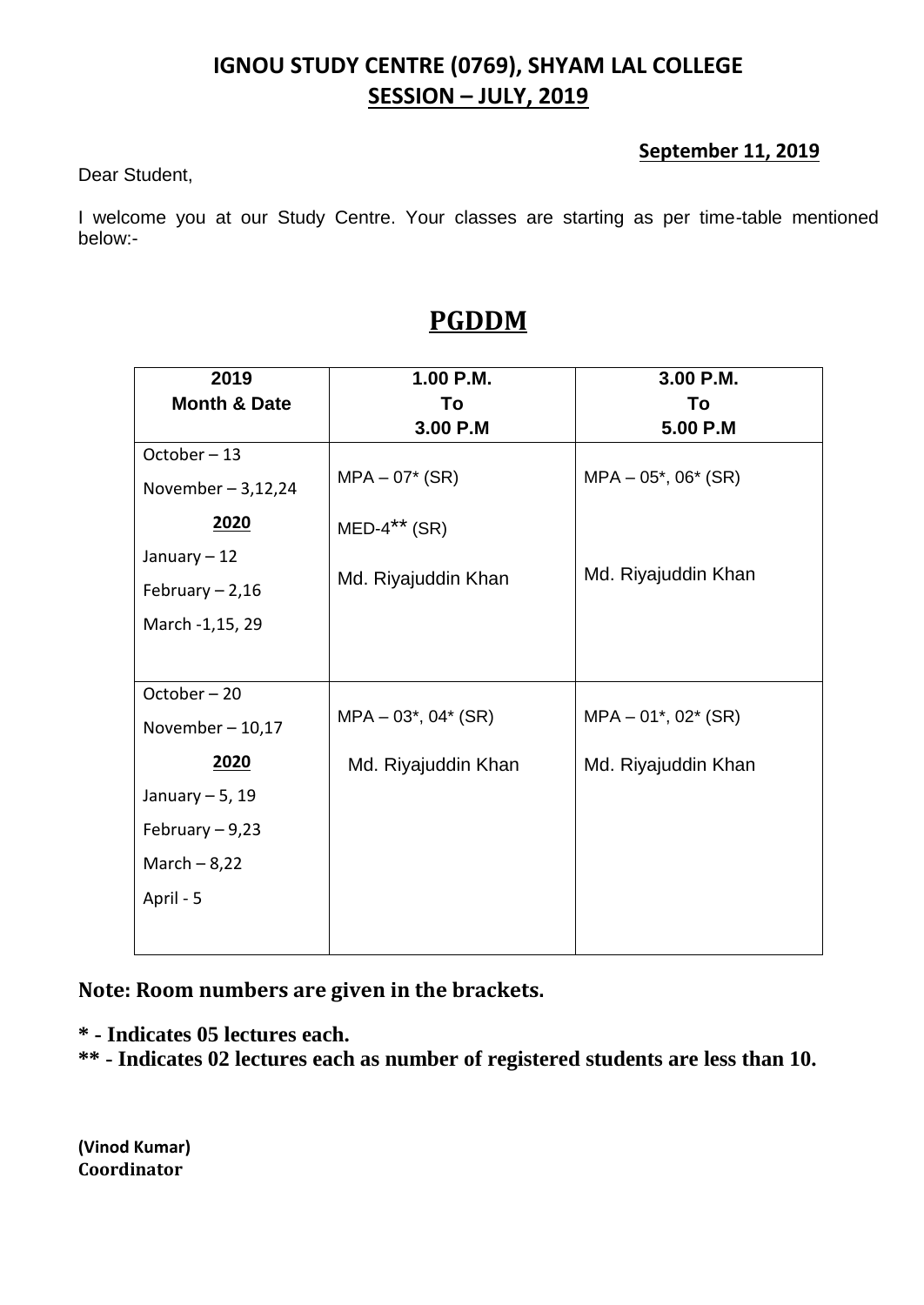### **SESSION – JULY, 2019**

### **September 11, 2019**

Dear Student,

I welcome you at our Study Centre. Your classes are starting as per time-table mention below:-

## **BSW - I YEAR**

| 2019                    | 9.00 A.M.       | 11.00 A.M.             | 1.00 P.M.          | 3.00 P.M. |
|-------------------------|-----------------|------------------------|--------------------|-----------|
| <b>Month &amp; Date</b> | To              | To                     | To                 | To        |
|                         | 11.00 A.M.      | 1.00 P.M.              | 3.00 P.M.          | 5.00 P.M. |
| October-13              |                 |                        |                    |           |
| November $-3,12,24$     |                 | BHDF-101* (34)         | BSHF-101 (34)      |           |
| 2020                    |                 |                        |                    |           |
| January $-12$           |                 | Ms. Priyanka<br>Mishra | Dr. Jitendra Meena |           |
| February $-2,16$        |                 |                        |                    |           |
| March -1,15, 29         |                 |                        |                    |           |
|                         |                 |                        |                    |           |
| October-20              |                 |                        |                    |           |
| November $-10,17$       | BEGF-101 * (22) | $FHD - 2*(31)$         | $BSWE - 1(31)$     |           |
| 2020                    | FEG-2** (22)    |                        |                    |           |
| January $-5$ , 19       |                 |                        |                    |           |
| February $-9,23$        | Anuj Tomar      | Dr. Samrendra<br>Kumar | Mr. Randhir Kumar  |           |
| March $-8,22$           |                 |                        |                    |           |
| April - 5               |                 |                        |                    |           |
|                         |                 |                        |                    |           |

**Note: Room numbers are given in the brackets.**

**\* - Indicates 05 lectures each.**

**\*\* - Indicates 02 lectures each as no. of registered students are less than 10.**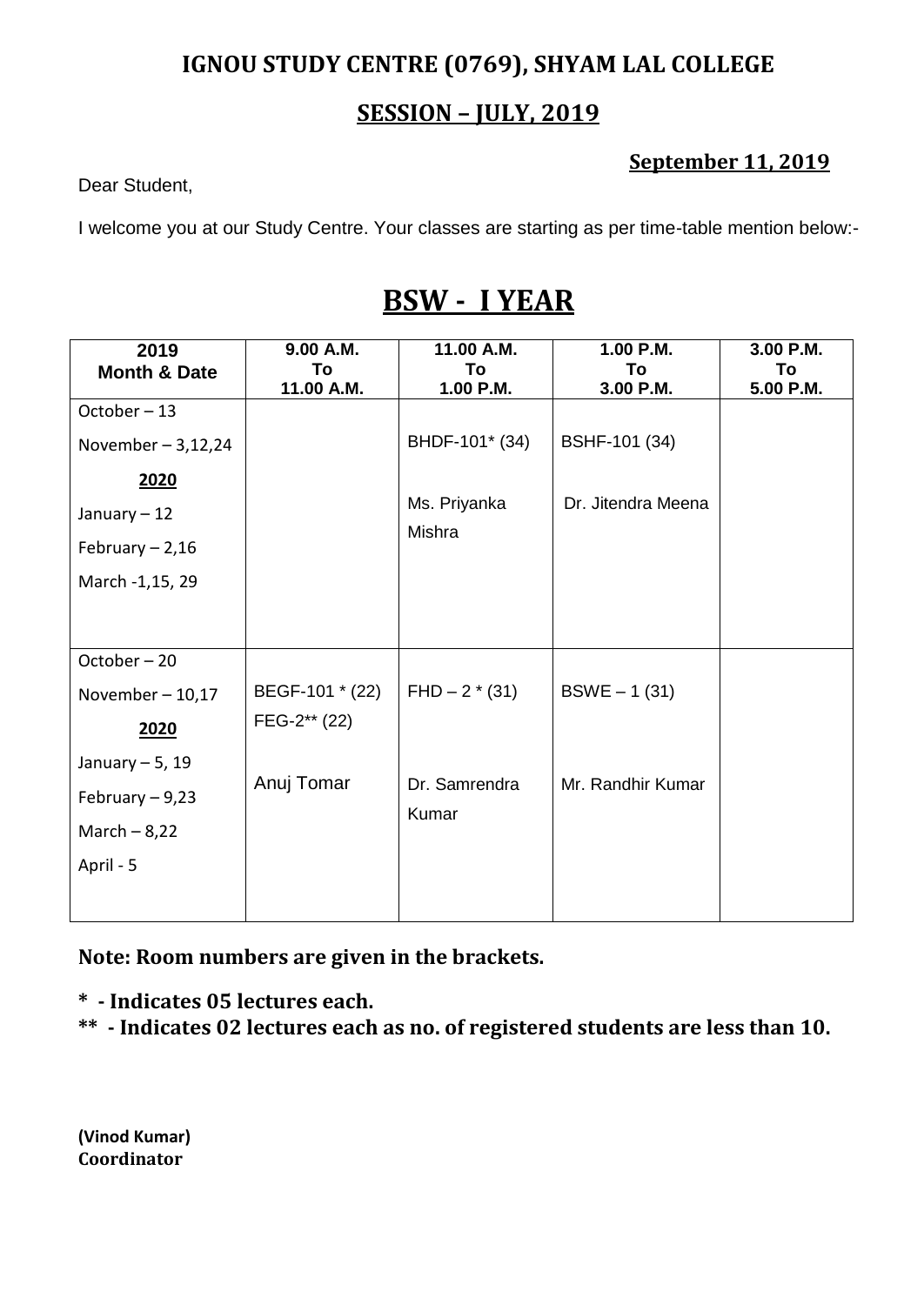### **SESSION – JULY, 2019**

### **September 11, 2019**

Dear Student,

I welcome you at our Study Centre. Your classes are starting as per time-table mentioned below:-

# **BSW – II Year**

| 2019                    | 9.00 A.M.          | 11.00 A.M.           | 1.00 P.M.      | 3.00 P.M. |
|-------------------------|--------------------|----------------------|----------------|-----------|
| <b>Month &amp; Date</b> | To                 | To                   | To             | To        |
|                         | 11.00 A.M.         | 1.00 P.M.            | 3.00 P.M.      | 5.00 P.M. |
| October-13              |                    |                      |                |           |
| November $-3,12,24$     | FST-1 (26)         | $BSWE - 2(26)$       | $BSWE - 4(26)$ |           |
| 2020                    | Dr. Umesh<br>Dubey | Mr. Deepak<br>Sharma | Ms. Tanu       |           |
| January $-12$           |                    |                      |                |           |
| February $-2,16$        |                    |                      |                |           |
| March -1,15, 29         |                    |                      |                |           |
|                         |                    |                      |                |           |
|                         |                    |                      |                |           |

**Note: Room numbers are given in the brackets.**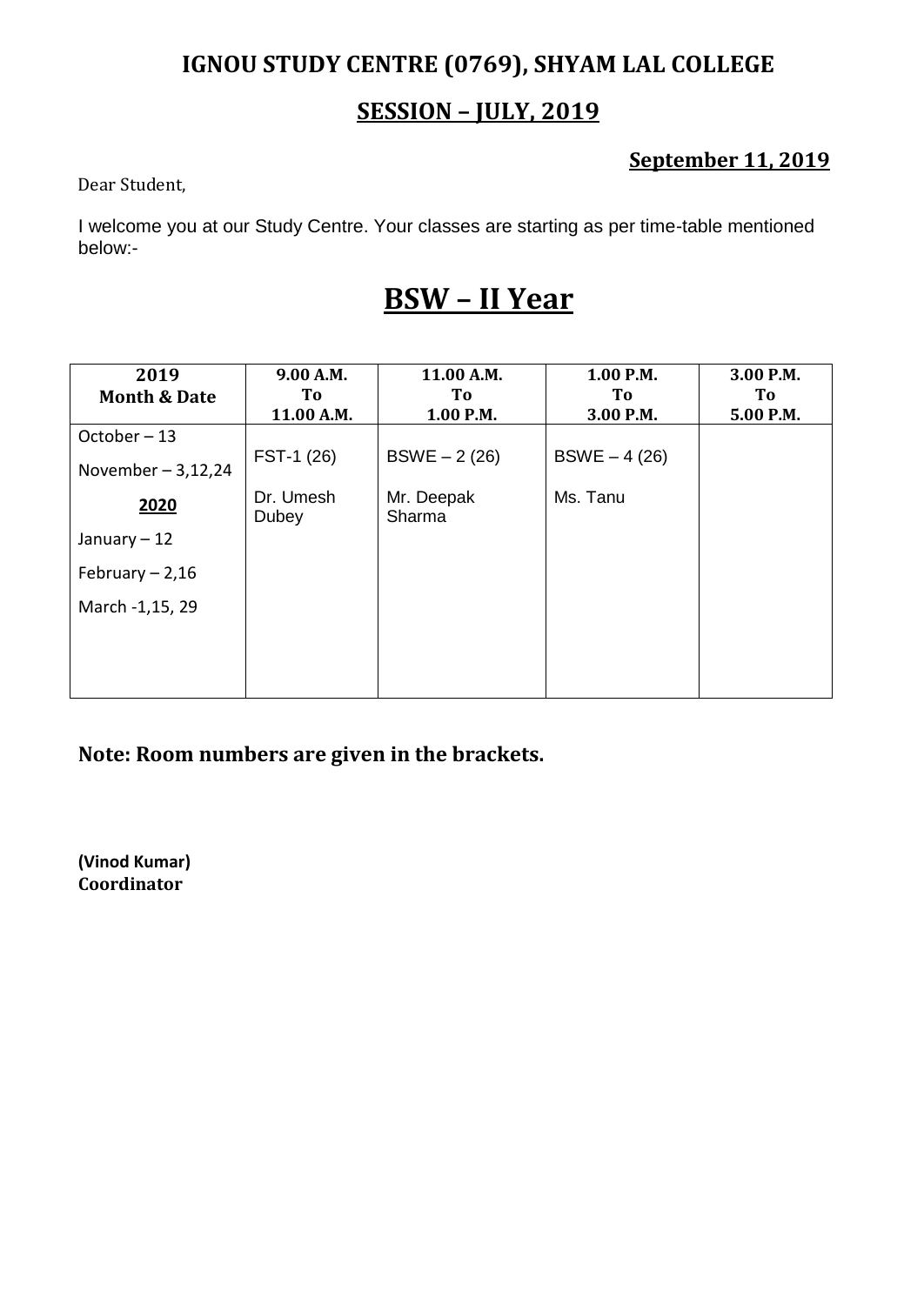## **SESSION – JULY, 2019**

### **September 11, 2019**

Dear Student,

I welcome you at our Study Centre. Your classes are starting as per time-table mentioned below:-

## **BSW-III**

| 2019                    | 11.00 A.M.      | $1:00$ P.M.          | 3:00 P.M.      |
|-------------------------|-----------------|----------------------|----------------|
| <b>Month &amp; Date</b> | To              | To.                  | To.            |
|                         | $1:00$ P.M.     | 3:00 P.M.            | 5:00 P.M.      |
| October-20              |                 |                      |                |
| November $-10,17$       | $BSWE - 3(26)$  | <b>BSWE-6 (26)</b>   | $BSWE - 5(26)$ |
| 2020                    | Dr. Rajiv Kumar | Dr. Rekha<br>Kashyap | Prateek Jain   |
| January $-5$ , 19       |                 |                      |                |
| February $-9,23$        |                 |                      |                |
| March $-8,22$           |                 |                      |                |
| April - 5               |                 |                      |                |
|                         |                 |                      |                |
|                         |                 |                      |                |

Note: - ROOM NUMBERS ARE GIVEN IN BRACKETS.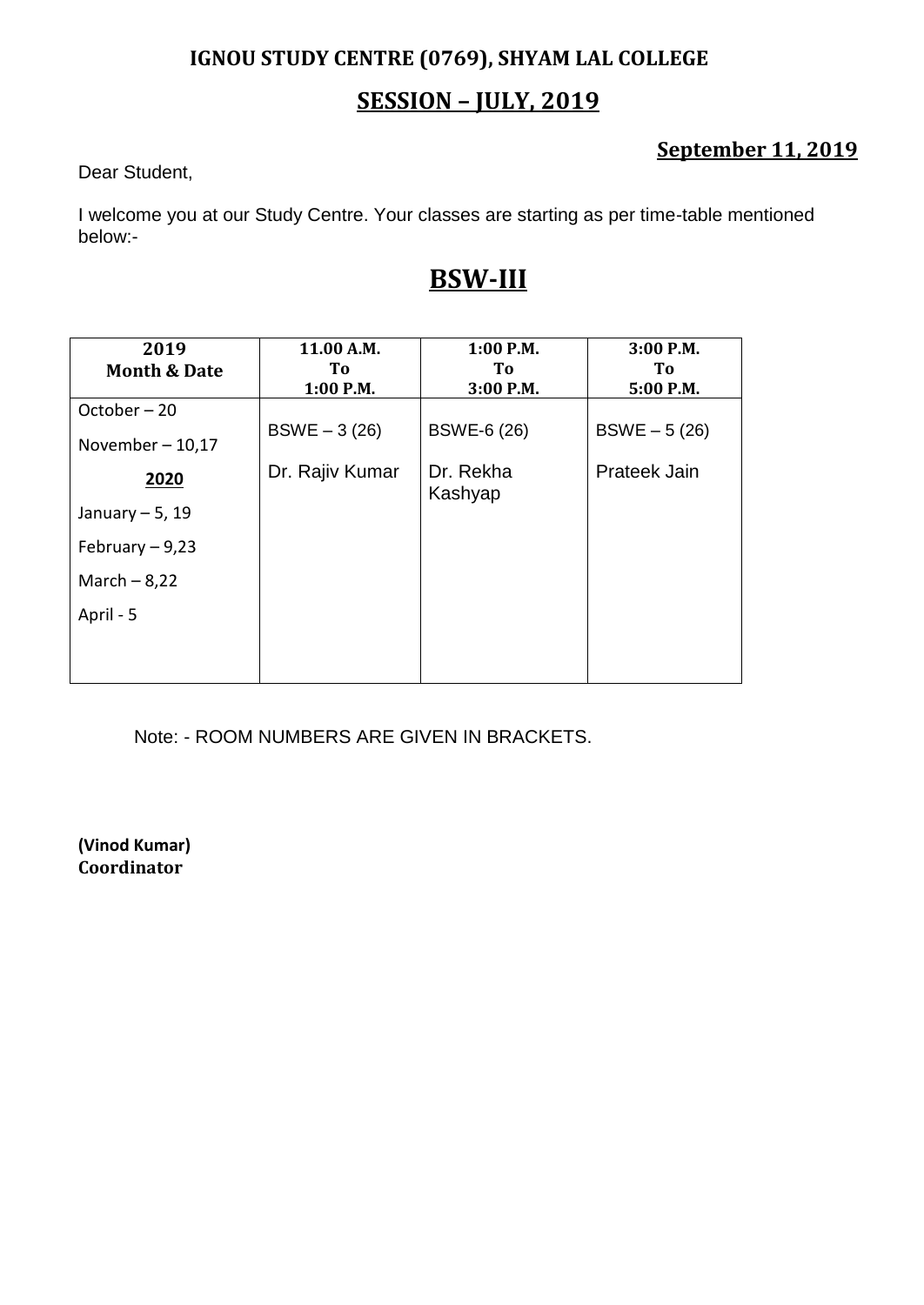#### **SESSION – JULY, 2019**

#### **September 11, 2019**

Dear Student,

I welcome you at our Study Centre. Your classes are starting as per time-table mentioned below:-

| 2019                    | 11:00 A.M.      | 1:00 P.M.      | 3:00 P.M.    |
|-------------------------|-----------------|----------------|--------------|
| <b>Month &amp; Date</b> | To              | To             | To           |
|                         | 1:00 P.M.       | 3:00 P.M.      | 5:00 P.M.    |
| October-13              |                 |                |              |
| November $-3,12,24$     | BSHF-101 (27)   | $TS-1(27)$     | $TS-2(27)$   |
| 2020                    |                 |                |              |
| January $-12$           | Dr. Umesh Dubey | Mohd. Waseem   | Mohd. Waseem |
| February $-2,16$        |                 |                |              |
| March -1,15, 29         |                 |                |              |
|                         |                 |                |              |
| October-20              |                 |                |              |
| November $-10,17$       | BHDF-101* (27)  | BEGF-101* (27) |              |
| 2020                    |                 | FEG-2* (27)    |              |
| January $-5$ , 19       | Satya Priya     | Vineeta Sharma |              |
| February $-9,23$        | Pandey          |                |              |
| March $-8,22$           |                 |                |              |
| April - 5               |                 |                |              |
|                         |                 |                |              |

# **BTS - I YEAR**

## **Note:-\*indicates 5 lectures only.**

**Note: -** ROOM NUMBERS ARE GIVEN IN BRACKETS.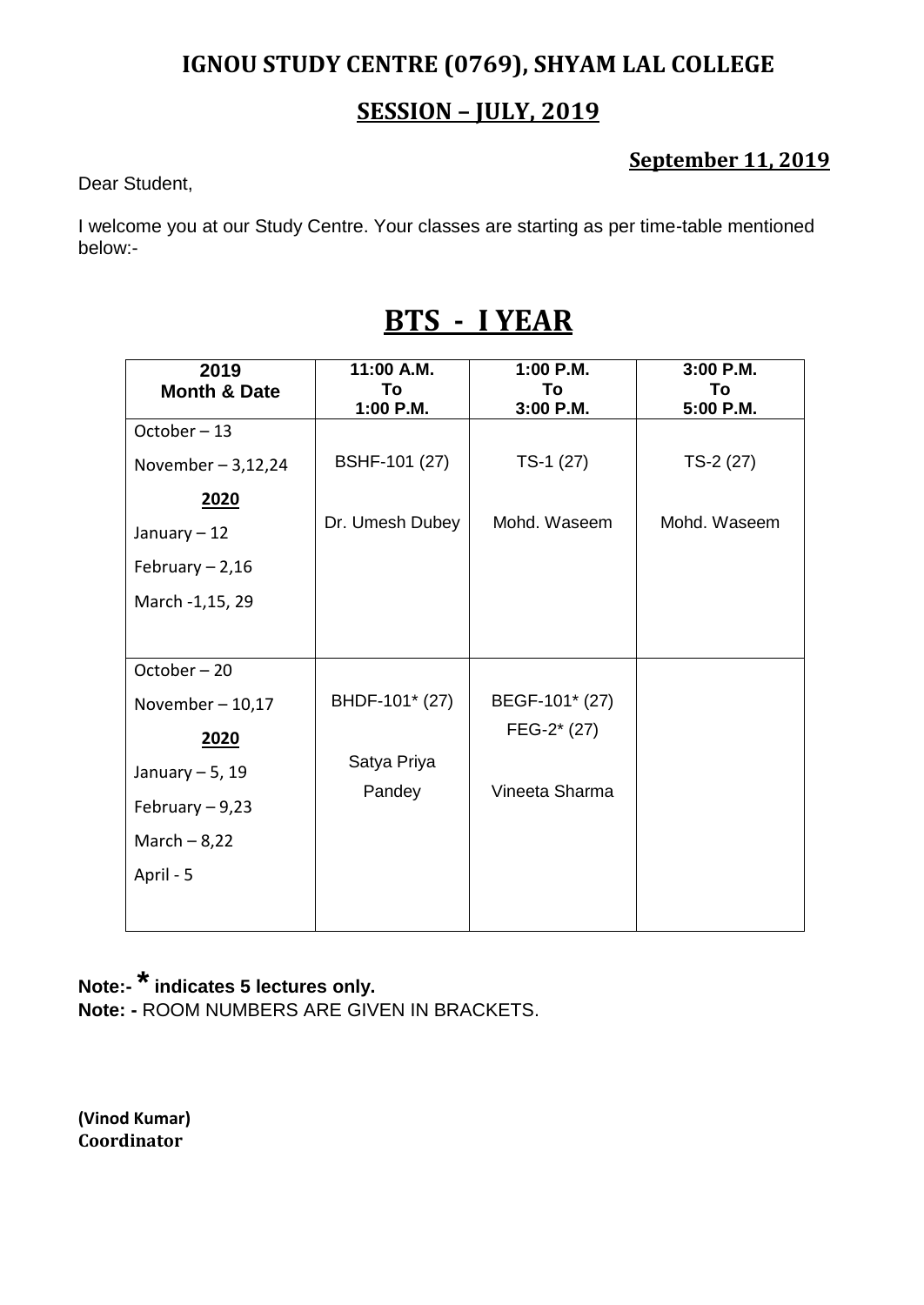#### **SESSION – JULY, 2019**

#### **September 11, 2019**

Dear Student,

I welcome you at our Study Centre. Your classes are starting as per time-table mentioned below:-

| 2019<br><b>Month &amp; Date</b> | 9:00 A.M.<br>To l<br>11:00 A.M. | 11:00 A.M.<br>To<br>1:00 P.M. | 1:00 P.M.<br>To.<br>$3:00$ P.M. |
|---------------------------------|---------------------------------|-------------------------------|---------------------------------|
| October-20                      |                                 |                               |                                 |
| November $-10,17$               | $TS-4(33)$                      | $TS-5(33)$                    | FST-1 (33)                      |
| 2020                            | Mohd.                           | Mohd. Waseem                  | Jitendra Meena                  |
| January $-5$ , 19               | Waseem                          |                               |                                 |
| February $-9,23$                |                                 |                               |                                 |
| March $-8,22$                   |                                 |                               |                                 |
| April - 5                       |                                 |                               |                                 |
|                                 |                                 |                               |                                 |
|                                 |                                 |                               |                                 |

# **BTS - II YEAR**

**Note: -** ROOM NUMBERS ARE GIVEN IN BRACKETS.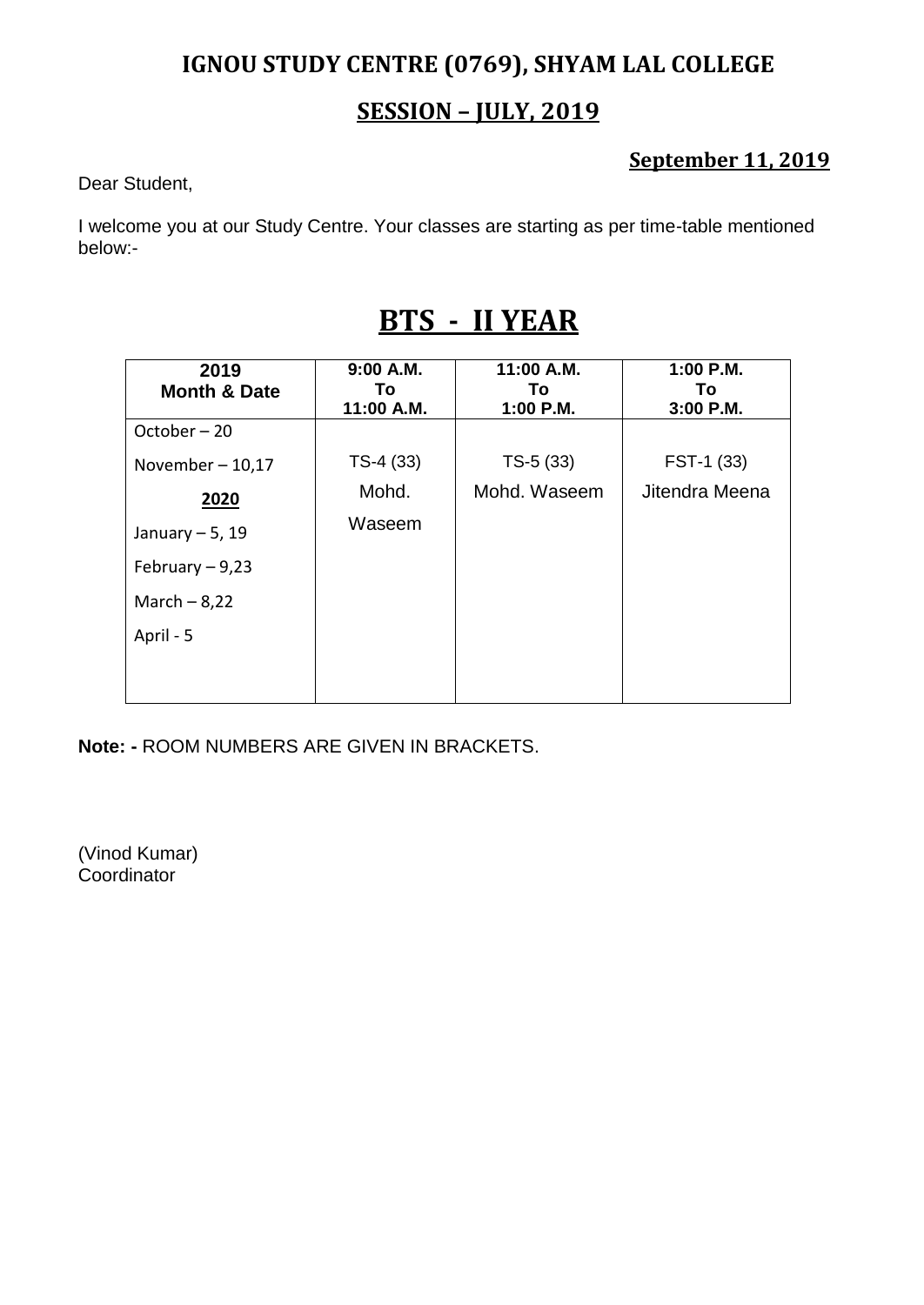### **SESSION – JULY, 2019**

#### **September 11, 2019**

Dear Student,

I welcome you at our Study Centre. Your classes are starting as per time-table mentioned below:-

| 2019                    | 11:00 A.M.           | 1:00 P.M.           | 3:00 P.M.   |
|-------------------------|----------------------|---------------------|-------------|
| <b>Month &amp; Date</b> | To                   | To                  | To          |
| October-13              | 1:00 P.M.            | 3:00 P.M.           | 5:00 P.M.   |
| November $-3,12,24$     | BEGE-103 (SR)        | $TS-3(35)$          | $TS-6(35)$  |
| 2020                    |                      |                     |             |
| January - 12            | Anuj Tomar           | Nanak Chand         | Nanak Chand |
| February $-2,16$        |                      |                     |             |
| March -1,15, 29         |                      |                     |             |
|                         |                      |                     |             |
| October-20              |                      |                     |             |
| November $-10,17$       | ESO-15** (SR)        | $AOM-1*(3)$         | $TS-7(3)$   |
| 2020                    | <b>Randhir Kumar</b> | <b>Ritu Nischal</b> | Nanak Chand |
| January $-5$ , 19       |                      |                     |             |
| February $-9,23$        |                      |                     |             |
| March $-8,22$           |                      |                     |             |
| April - 5               |                      |                     |             |
|                         |                      |                     |             |

# **BTS - III YEAR**

# **Note:-\*indicates 5 lectures each.**

**\*\* Indicates 04 lectures only.**

**Note: -** ROOM NUMBERS ARE GIVEN IN BRACKETS.